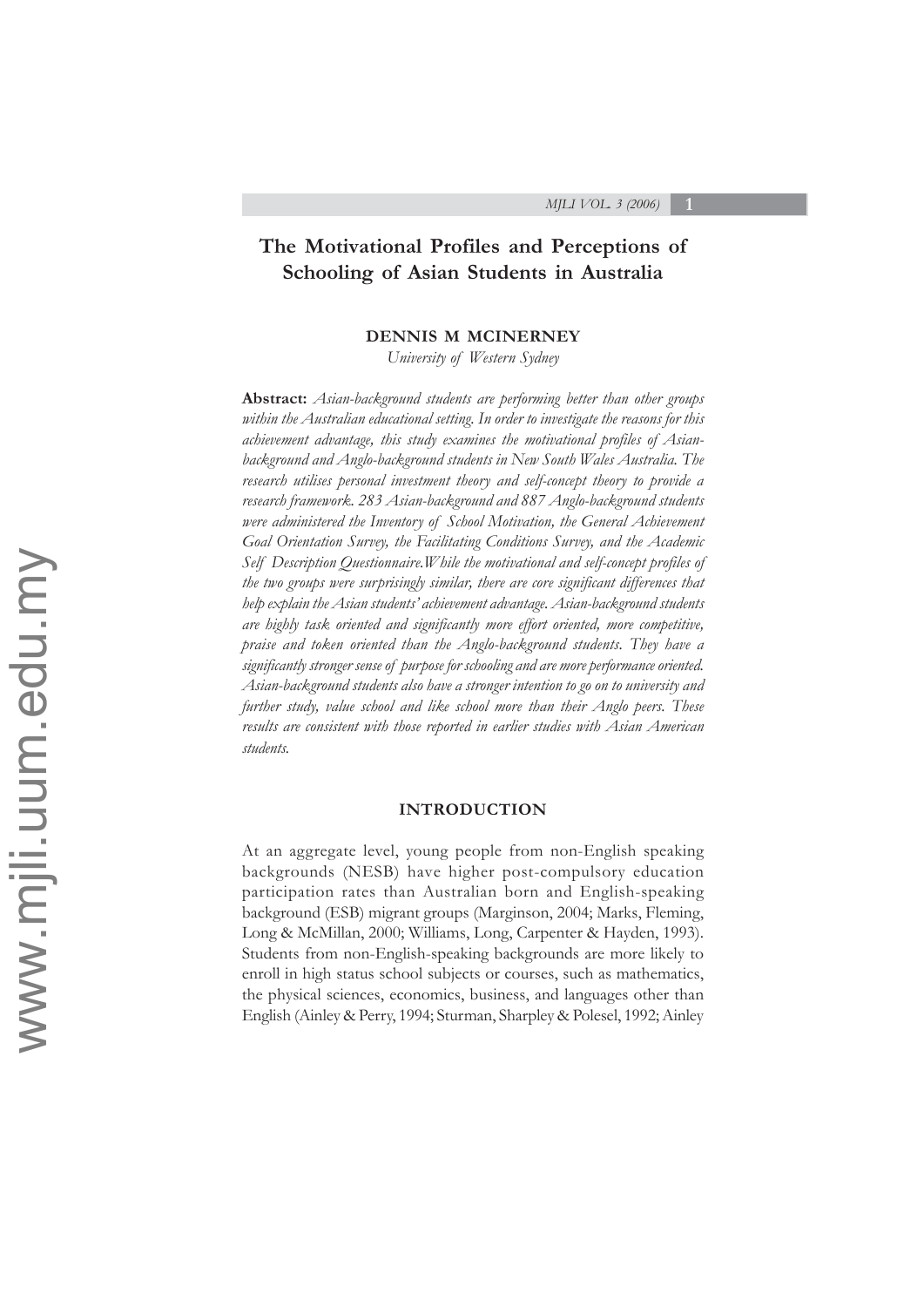Jones & Navaratnam, 1990). Moreover, it is found that students from NES background have a more positive view of their schooling experience (Sturman, 1997; Ainley, 1995; Ainley & Perry, 1994) and that the academic aspirations of students and parents of students from NESB appear to be higher than for ESB students and parents (Meade, 1983).

However, studies have indicated that the apparent high rate of participation in higher education is not in itself a true indication of the success of all minority NESB students in schools and school performance of children frequently did not match their high aspirations or the high aspirations of parents (Teese, McLean, & Polese, 1995). While NESB students, on average, have higher Year 12 (the final year of post compulsory schooling in Australia) retention rates, a larger proportion of them achieve low to medium Higher School Certificate scores in comparison to students whose parents are Australian born and for which English language proficiency appears to be a major determinant of achievement. Studies also indicate that there are variations within and between ethnic groups in educational achievement; some minority groups achieve better than others (Marks, Fleming, Long & McMillan, 2000).

Sturman (1997) argues that one of the major limitations of reviews of research into the educational experiences of immigrant Australians is that most research combines immigrant background students into very broad categories distinguishing between three broad groups: (a) Australian-born students, (b) students born overseas in non-English-speaking countries, and (c) students born overseas in Englishspeaking countries. The problem with this type of categorization is that there can be variations and differences within a group that are sometimes greater than the differences between groups. For instance, within the group of students born in non-English-speaking countries, research indicates that there can be differences in parents' aspirations and students' achievement. There are also differences within groups of students who are born in Australia but whose parents come from non-English speaking countries. For example, while there are Asian students who have difficulty with English and do not satisfy their educational aspirations, there are Asian students who are academically highly successful (see, for example, in the United States context, Huang & Waxman, 1996).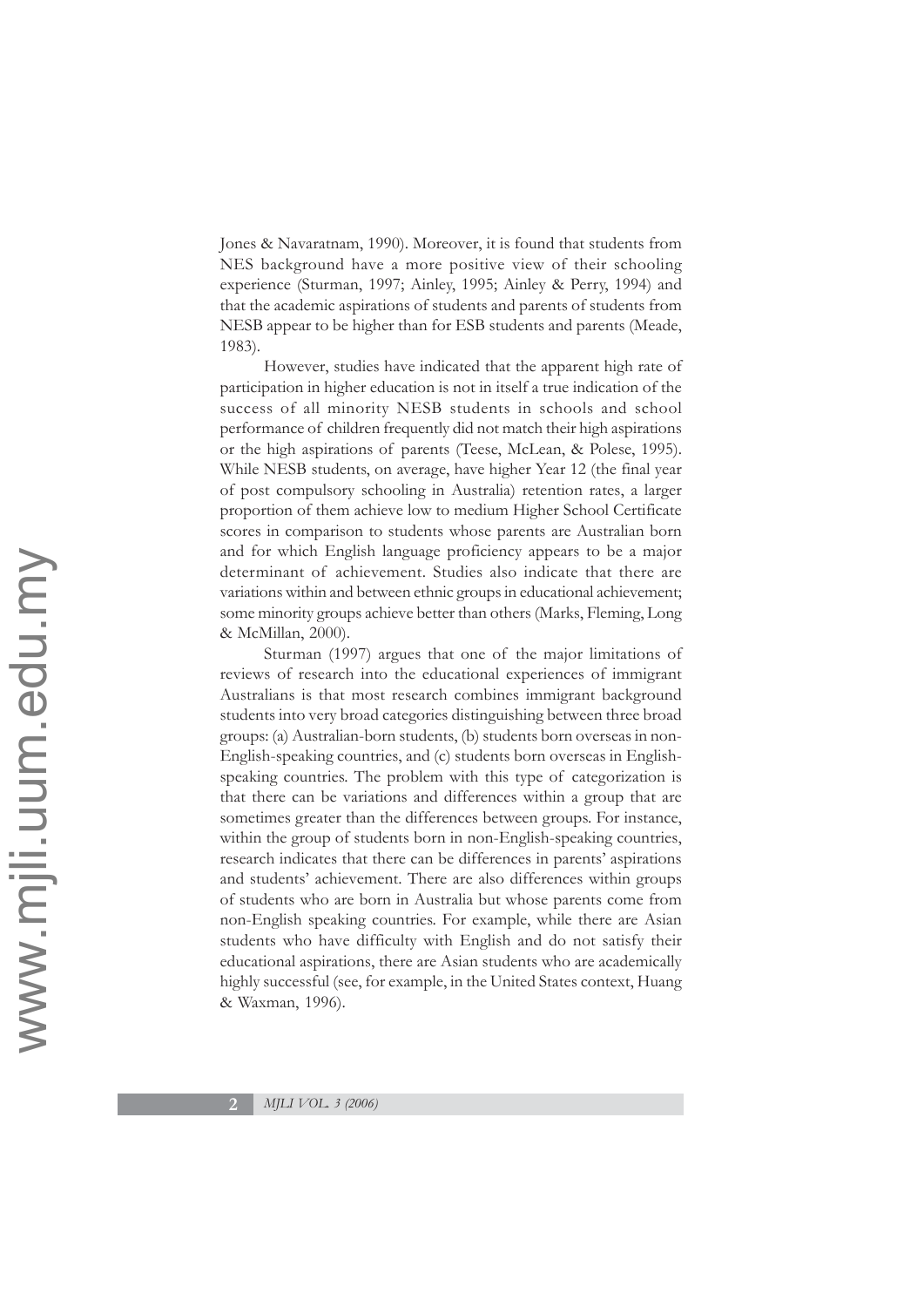#### **Asian students academic achievement in Australia**

It is commonly believed that Asian students, inclusive of students from China, Vietnam, Hong Kong, Cambodia, Phillipines, Japan and Thailand, are doing well within Australia's educational system in comparison to the mainstream group of Anglo Australians and a number of other non-English speaking background minority groups such as the Lebanese-background students (Marginson, 2004; Marks et al, 2000; Suliman & McInerney, in press; see also Huang & Waxman 1994; Eaton & Dembo 1997 for an American comparison). Eaton and Dembo (1997) state in the United States' context that Asian American students have outperformed their non-Asian counterparts on many commonly accepted indices of educational achievement. This achievement pre-eminence might be a stereotypical representation of a generalised situation which ignores differences that exist between recent Asian arrivals and earlier arrivals, and Asians from different subgroups. Nevertheless, on an aggregate level, it does appear that Asian students achieve better at school than many comparator groups. This differential in achievement is puzzling because Asian students have English as a second language, are often recent arrivals, may have suffered trauma and interrupted schooling, and come from cultural backgrounds that may make learning in Western oriented schools problematic (see, for example, ERIC Development Team 1993; Siu, 1996). It is also puzzling that other minority students, such as Lebanese-background students, with similar demographic and cultural profiles are doing relatively poorly in Australian schools.

# **What is known about the learning and motivational styles of Asian background students?**

Little is known about the learning and motivational characteristics of Asian students in the Australian setting, and in particular those characteristics that might be most related to their school success. There is, however, some literature available on the learning styles of Asian students in the United States and China (see, for example, Liu & Littlewood, 1997; Park, 2000; Zhenhui, 2005). Stereotypically Asian students are believed to have a set of learning style characteristics derived from socialization practices within their homes and communities that may ill suit them for schooling in Western contexts such as in Australia. Typically Asian students are thought to benefit most from teacher centered and book centered approaches to learning with an emphasis on rote memory (Liu & Littlewood, 1997). They are thought to be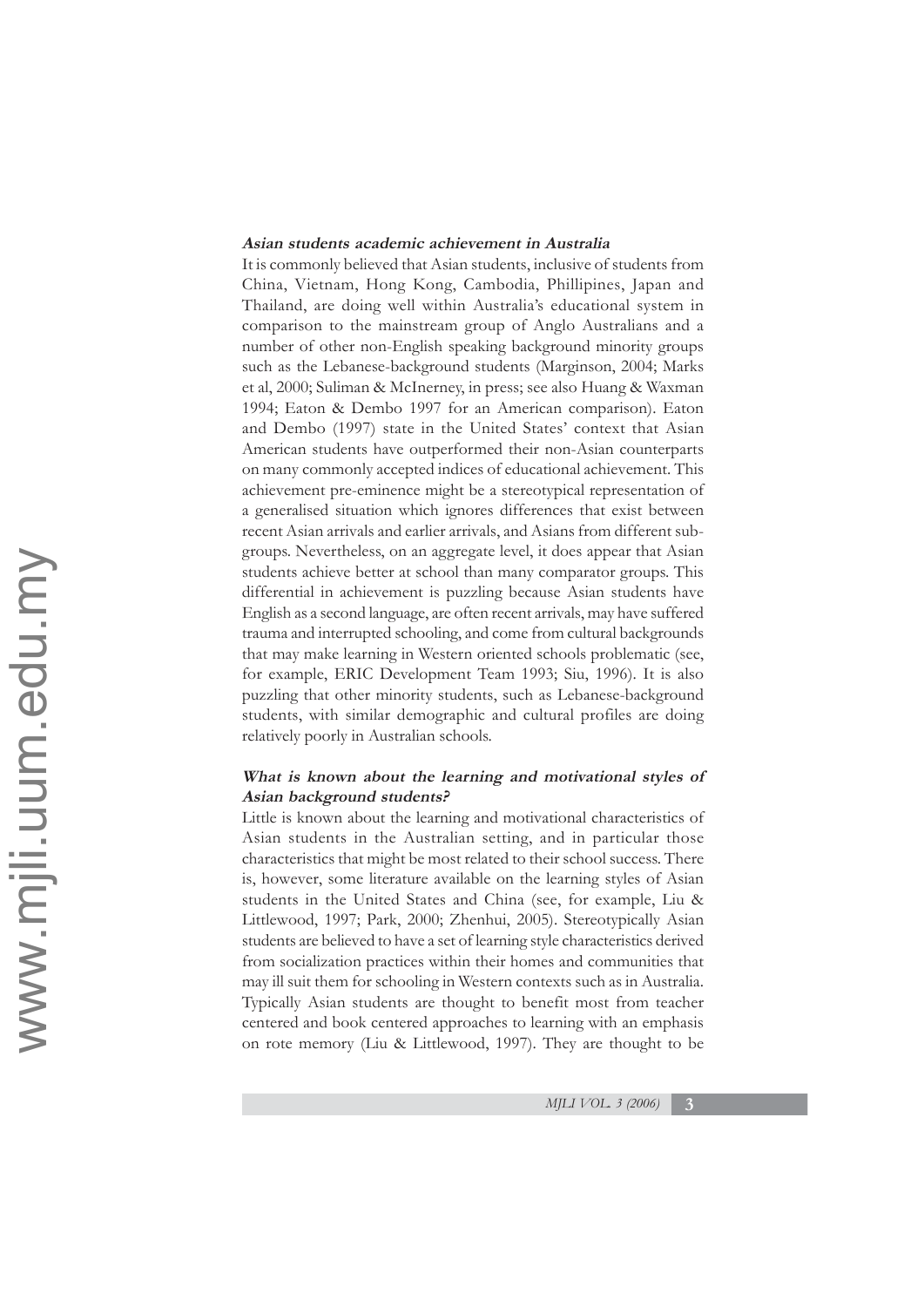passive learners and prefer not to demonstrate their knowledge publicly. They are also thought to be intolerant of ambiguity in learning situations, to be less autonomous learners, to have high respect for authority, commitment to family traditions, strong social hierarchy, and male dominance, as well as strong reticence and humility (Park, 2000). Nevertheless, there is also evidence that suggests that some Asian students do not accept traditional values such as obedience, moderation, humility, and harmony, viewing them as dysfunctional in a modern society (Trueba, Cheng & Ima, 1993). In any event, the salience of these 'traditional' characteristics varies across Asian groups depending on the cultural values they hold underpinned by ideologies such as Buddhism and Confucianism. Some of these traditional values, such as traditions of hard work (effort); deferring gratification, valuing education and respect for the teacher are also very compatible with white middle-class values espoused by most Western school systems. In any event, cultural values are not static and are likely to change as children are socialized into schooling in Western schools and perceive the opportunities or lack of opportunities that schooling is likely to present them with.

There is, in reality, little information available on Asian students' motivation, perceptions of their learning environments (including the influence of parents, peers and teachers), and how these relate to achievement outcomes (see, for example, Siu, 1996). Huang and Waxman (1996; see also 1994) examined a number of these factors relating to Mathematics education among resilient (students doing very well at school) and non-resilient (students not doing well at school) Asian American students with similar demographic backgrounds. The study found that resilient Asian American students were more confident of attending graduate school; they had higher school attendance, and spent more time on homework than their non-resilient peers. Both groups valued education highly and had high Achievement Motivation (the extent to which students felt the intrinsic desire to succeed and earn 'good' marks in mathematics) and Affiliation Motivation (the extent to which students know, help, and are friendly toward each other in their mathematics class). Resilient Asian American students were significantly higher on Academic Self-concept (the extent to which students self-report pride in their class work and expect to do well in mathematics) and Achievement Motivation. They also had greater Involvement (the extent to which students report active participation in their mathematics class), Satisfaction (the extent of students' self-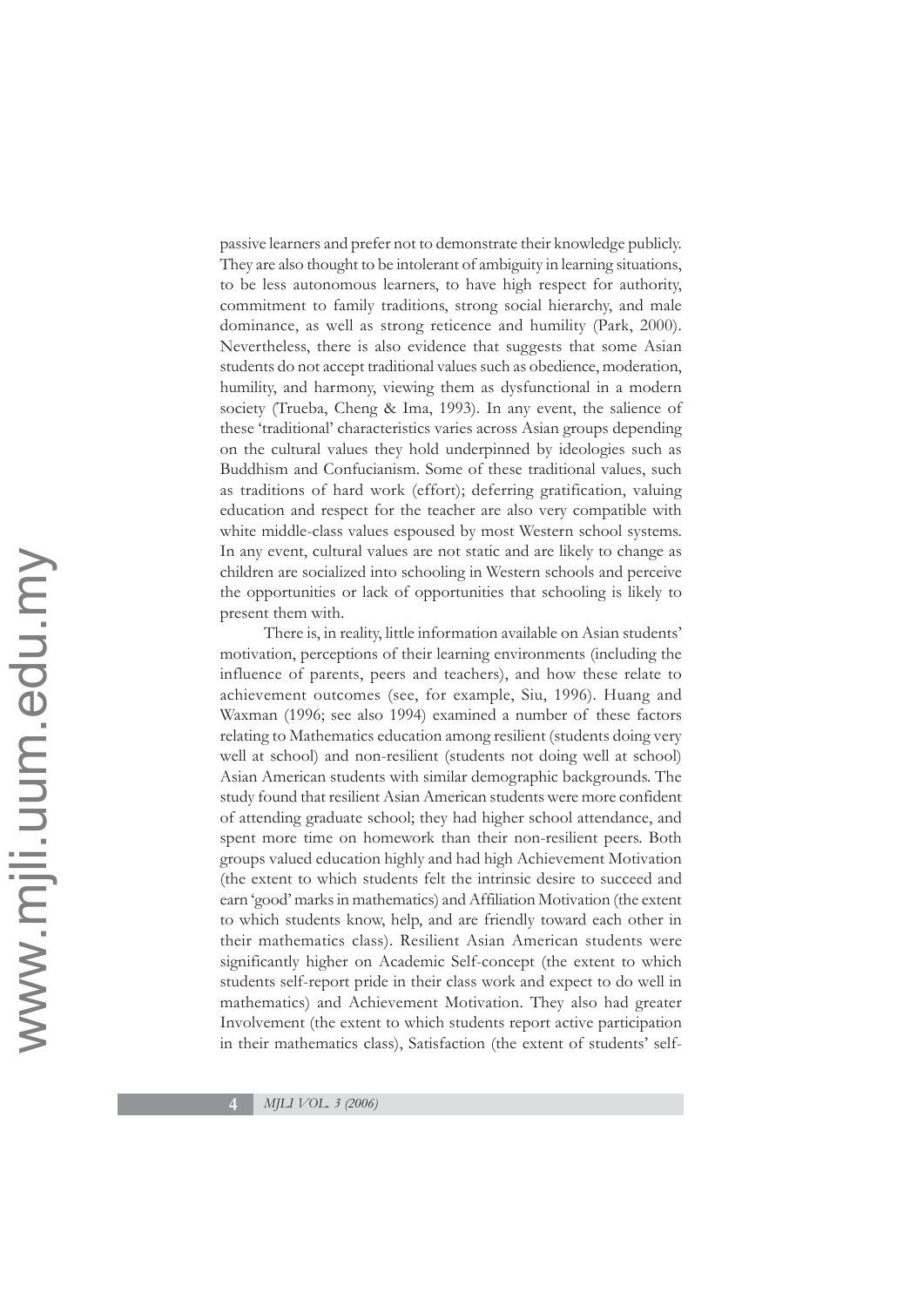report of enjoyment of their mathematics class work) and Affiliation (self-reported extent to which students know, help, and are friendly toward each other in their mathematics class). There was no significant difference in Parental Involvement (students' self report on how much parents are interested and involved in what their children are doing in mathematics) between the two groups. In summary, the research found that resilient Asian students were more affiliation oriented, had significantly greater intrinsic desire to succeed and earn good grades, and exhibited more pride in their class work than non-resilient students. However, there were no differences in perceived parental interest and support for the students' education.

In a comparison with Anglo-American students (Huang & Waxman, 1994) Asian students were surer they would attend graduate schools, and had better attendance records. Asian students spent more time on their homework (effort). While both Anglo-American and Asian students had high scores on Affiliation (working with others on mathematics), Academic Self-concept and Achievement Motivation, Asian students were significantly higher on Academic Self-concept and Achievement Motivation than the Anglo American students. They also reported more Involvement, Satisfaction, and Parental Involvement, but significantly less Affiliation than the Anglo students. These results underlined the fact that Asian success at school might be related to their love of learning, deep determination to succeed, and family influences (Huang & Waxman, 1994).

Eaton and Dembo (1997) suggested that the difference in academic achievement among Asian and non-Asian students in the United States may be related to their attributions to effort rather than ability and higher parental expectations that their children will succeed at school. Eaton and Dembo argue that as a consequence Asian students believe that their achievement can be attributable to internal controllable forces, namely, effort at their work, and that there is, therefore a greater fear among Asian students of failure at school because this will be dishonourable for their family. Hence, Asian students put more effort into their school work and spend less time watching television, socialising and engaging in sport and recreational activities than their non-Asian peers leading to, on average, higher school achievement. As a consequence of family dynamics they value schooling more than their non-Asian peers.

As indicated above little is known about the motivational profiles of Australian Asian students. This study sought to examine a complex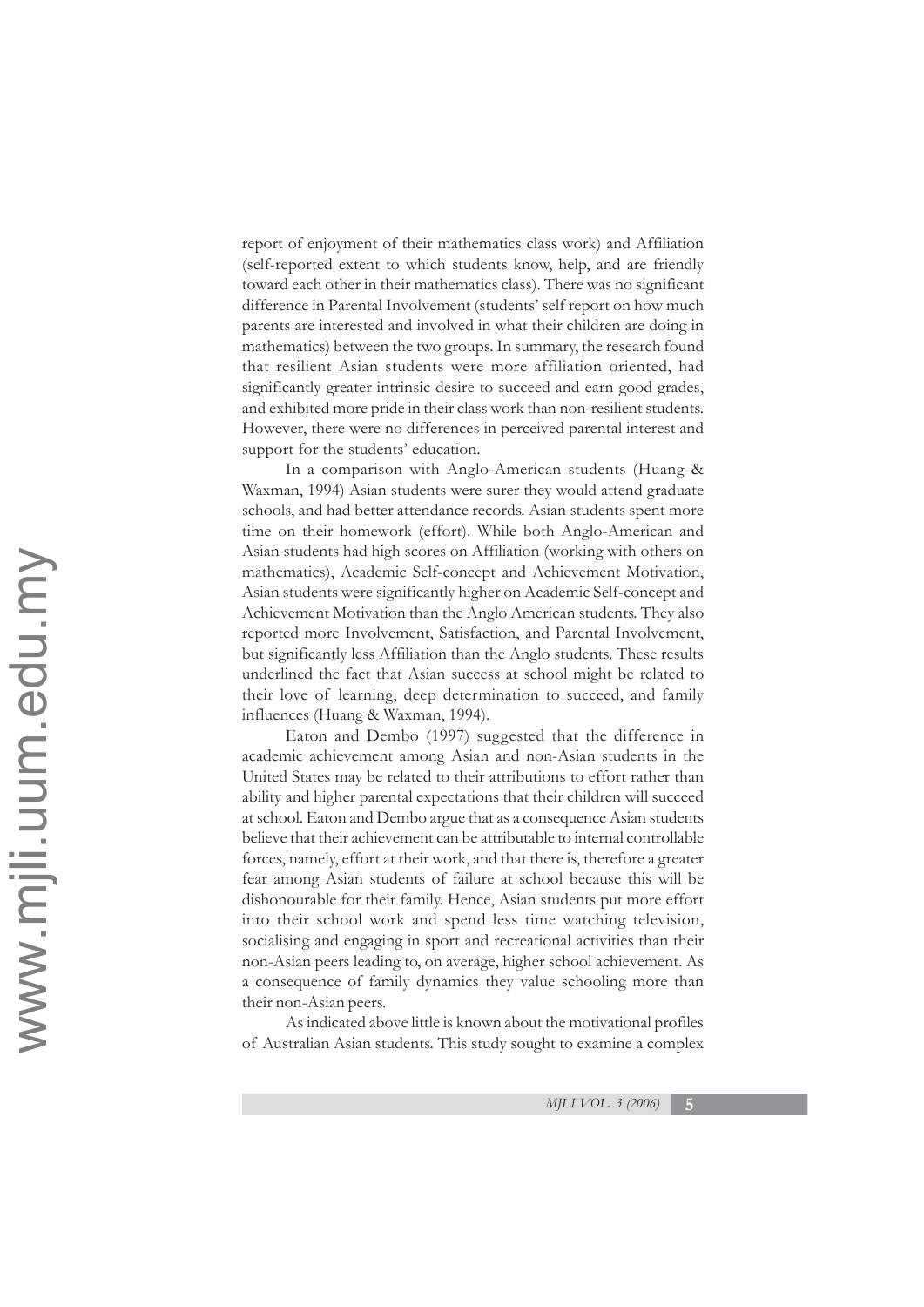set of variables based on Personal Investment Theory PI (Maehr & Braskamp, 1986) and Self-concept theory (see, for example, Marsh & Craven, 1997) that might distinguish between Asian and Anglo-Australian students in the school setting.

#### **Personal Investment Theory**

Personal Investment Theory PI (Maehr & Braskamp, 1986, see also Maehr & McInerney, 2004) is concerned with how persons *choose* to invest their energy, talent, and time in particular activities. PI theory is particularly relevant in investigations into how individuals of varying social and cultural backgrounds relate to differing achievement situations such as schooling. This is because the theory does not assume that people from a given culture or group will invest effort in the same achievement situations or, if they do, for the same reasons, as those from other cultures and groups. PI theory also emphasizes the role played by social and cultural contexts in determining motivational patterns in performing achievement tasks. Moreover, it is phenomenologically based, and emphasises the subjective meaning of situations in light of individuals' culturally determined belief systems such as beliefs about self, perceptions of appropriate goals, and perceived alternatives available for pursuing these goals.

PI theory is a social-cognitive theory, as it assumes that the primary antecedents of choice, persistence and variations in activity levels are thoughts, perceptions and beliefs that are embedded in cultural and social beliefs about self and situation. Specifically, PI theory designates three basic components of meaning as critical to determining personal investment in specific situations:

- beliefs about self, referring to the more or less organized collections of perceptions, beliefs, and feelings related to who one is.
- perceived goals of behaviour in given situations, referring to the motivational focus of activity, importantly what the person defines as 'success' and 'failure' in this situation. Among these goals are Task, Ego, Social Solidarity, and Extrinsic Rewards.
- perceived alternatives or facilitating conditions for pursuing these goals, referring to the behavioural alternatives that a person perceives to be available and appropriate (in terms of sociocultural norms and opportunities that exist for the individual) in a given situation.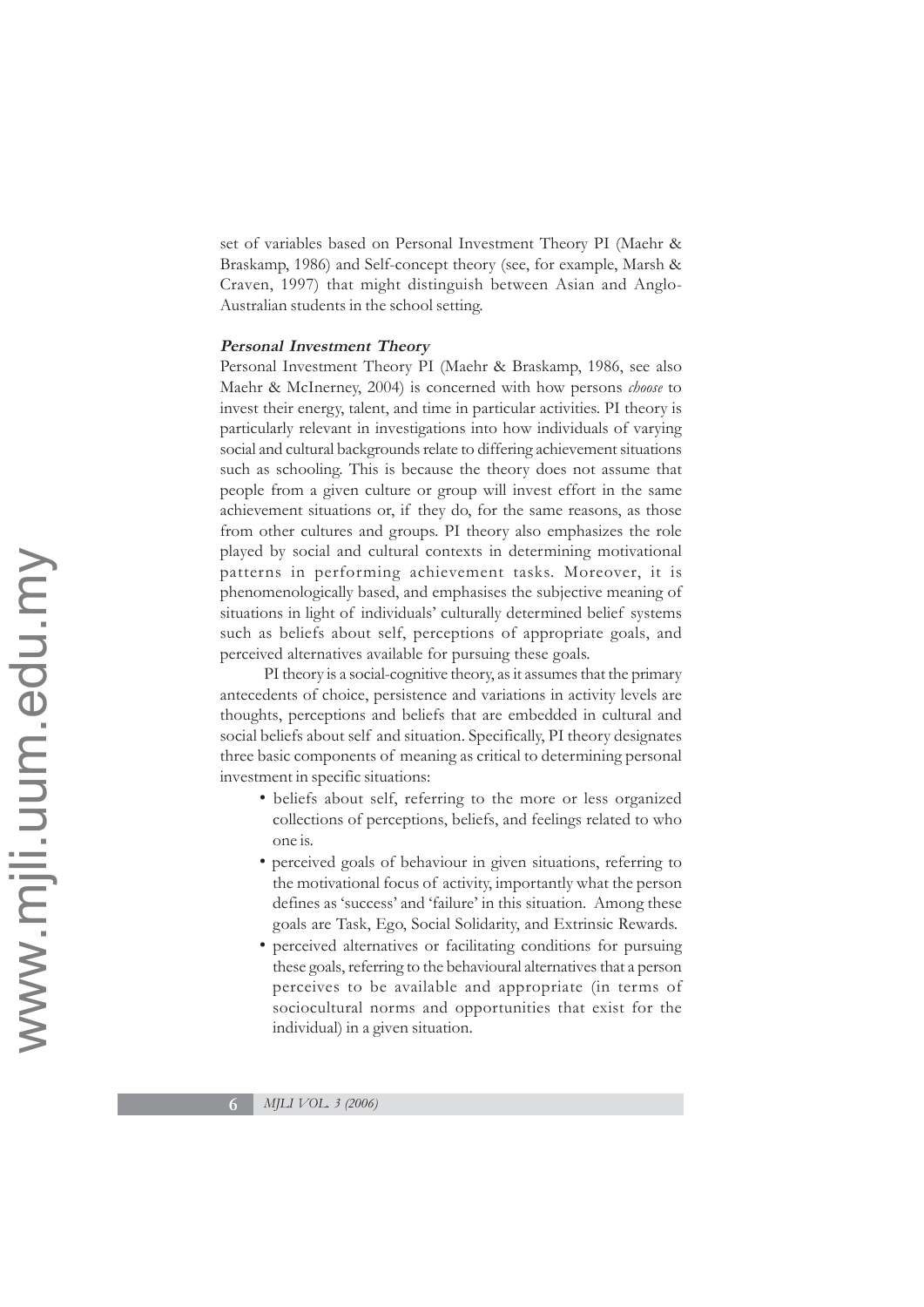Each of these components of PI theory may be influenced differentially by the structure of tasks and situations, personal experience and access to information and, importantly, the sociocultural context in which tasks, situations, and persons are embedded.

PI theory predated goal theory but incorporated within its framework three elements that were to become increasingly the major focus of motivational research in educational settings, namely, mastery (task) goals, ego (performance) goals, and social goals. However, while much goal theory research over the last twenty years has concentrated on comparing and contrasting the effects on behaviour of mastery and performance with a much more recent and somewhat belated attempt to broaden goals to include social goals, PI not only was a multiple goal oriented theory from its inception, but also included sense of self and facilitating conditions dimensions that made it, potentially, a far richer and more sensitive source of information on the motivational determinants of behaviour. Particularly this was the case in socioculturally diverse settings.

# **Self-Concept**

It is also widely accepted that an individual's self concept is related to school adjustment, satisfaction and achievement (Marsh, 1990, 1992, 1993; Marsh & Craven, 1997; see also Graham, 1994).). It is widely accepted that academic achievement is more strongly related to academic self-concept than to non-academic and general components of self-concept. In general, research indicates that specific academic self concepts, such as Mathematics and Verbal are strongly positively correlated to their respective academic achievements, but are nearly uncorrelated with each other. In contrast, academic achievement in various areas is moderately to highly correlated (Marsh, 1992). In order to examine the nature and importance of self concept to the Asian and Anglo Australian students participating in this study, three academic self-concept scales, drawn from Marsh's ASDQ (Marsh, 1992) were included, viz, English Self Concept, Maths Self-Concept and General Academic Self-Concept. To these scales were added four other Sense of Self scales namely, Positive and Negative Self Esteem, Self Reliance and Sense of Purpose drawn from the Inventory of School Motivation (see McInerney, Roche, McInerney & Marsh, 1997, and Maehr & Braskamp, 1986) to examine whether academic self-concept measures taken from the ASDQ related more strongly to achievement than these more general measures.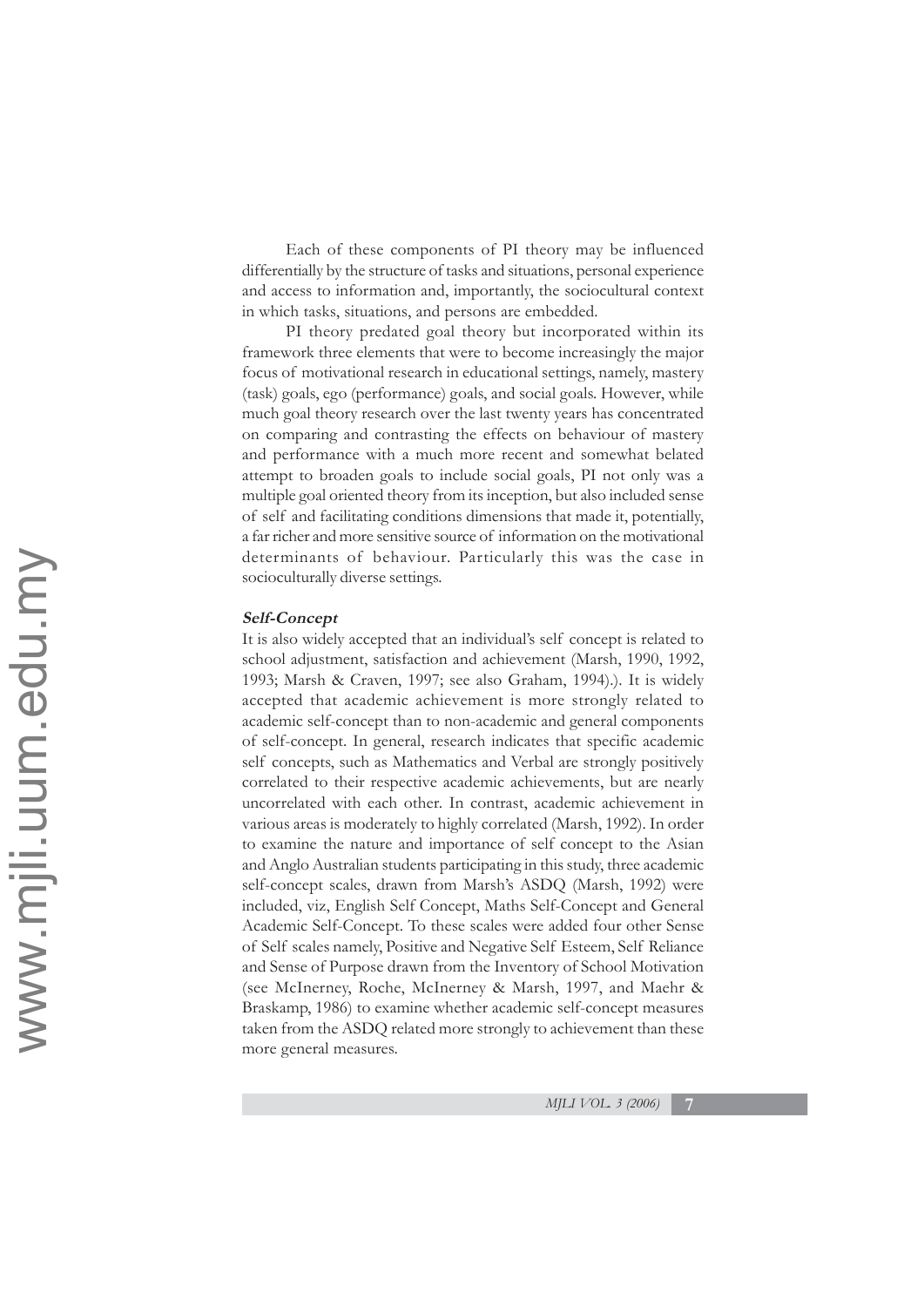#### **Outcome measures**

Three objective achievement outcome measures were included in the study, namely, Mathematics Rank and English Rank, taken from the mid-year assessments at each school, and days absent in Term Two of the year the study was conducted. Three self report measures drawn from the FCQ were also included as outcome measures for some analyses, namely, Intention for University, School Valuing and Affect for School.

#### **Purpose of the study**

There is a dearth of information on the motivational profiles of Asian students studying in Australian schools and how these profiles relate to their school achievement. Utilising Personal Investment Theory and Self-concept theory, this research compares motivational profiles of a sample of Asian background students studying in mainstream high schools in New South Wales Australia with the motivational profiles of Anglo-Australian students at the same schools. It relates these profiles to a range of important educational outcomes, and compares and contrasts the profiles and important predictors for the two groups. The research compares these motivational profiles with extant research on the motivation and learning of Asian students.

#### **METHOD**

#### **Participants**

Subsamples of 1170 participants of a larger study (2917 participants) were surveyed. These included 887 Anglo Australian students (M=456, F=429) and 283 students from Asian background (M=118, F=152). The Asian students comprised the following subgroups Vietnamese (42%), Chinese (25%), Cambodian (16%.), VietChinese (6%), and others (11%). 31% of the students were born in Australia, 33% in Vietnam, 12% in Cambodia and 6% in China. The remaining students (18%) were born in a range of other countries. 40% of the students spoke Vietnamese at home, 21% of the students spoke Chinese, 15% spoke Cambodian, 16% spoke English, and 8% spoke a range of other languages at home. Virtually all the fathers and mothers of the students were born overseas, so the students are the first generation of their families going to school in Australia. Students were drawn from grades 7 (N=420), 8 (N=397) and 9 (N=348) from eleven urban and rural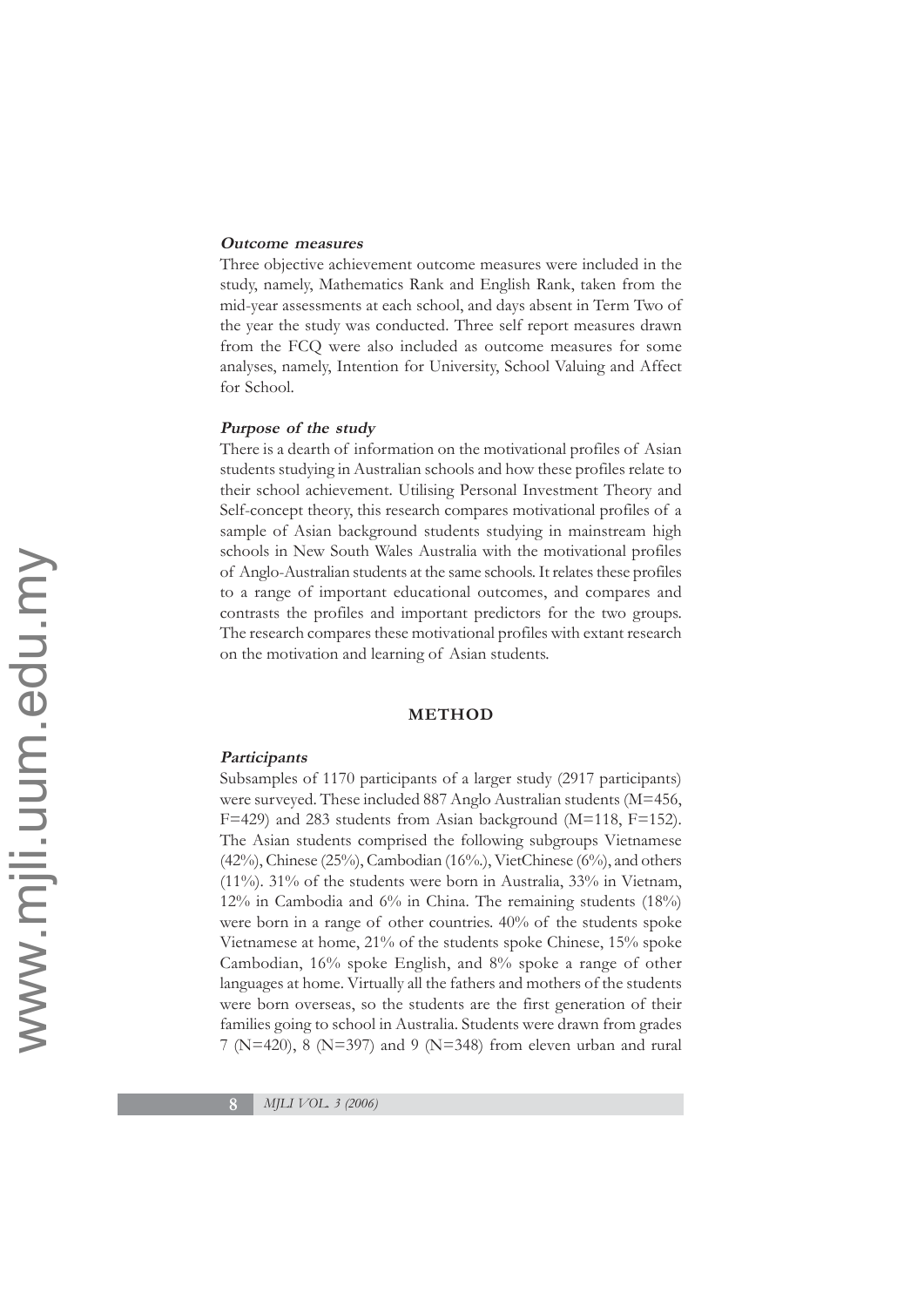high schools in New South Wales Australia, broadly typical of mainstream high schools. The average age of the students was 13 years.

# **Instruments**

Four instruments were used in this study: (a) the Inventory of School Motivation (ISM), (b) the Facilitating Conditions Questionnaire (FCQ), (c) the General Goal Orientation Scale (GAGOS), and (d) the Academic Self-description Questionnaire (ASDQ). Each of these instruments has been used in cross cultural research and each has strong psychometric properties (see, for example, Barker, McInerney & Dowson, 2004; Dowson, Barker & McInerney 2004; McInerney & Ali, in press, 2006; McInerney, Marsh & Yeung, 2003; McInerney, Yeung & Dowson, 2005; McInerney, Yeung & McInerney, 2001; Watkins, McInerney & Boholst, 2003; Yeung & McInerney, 2000). Cronbach alphas are presented at the end of each scale based on analyses with the full sample size of 3120 students.

*The Inventory of School Motivation*. The Inventory of School Motivation (ISM) consists of 43 items comprising eight motivational scales. Extensive cross-cultural validation analyses using CFA and invariance testing demonstrate the validity and reliability of these scales for use in cross-cultural settings. These background analyses will not be reported here and the reader is encouraged to read McInerney and Ali (in press). Reliability tests conducted on the scales indicated good reliability. Samples of items in each of the scales are given below:

**Task:** (4 items) Measures the student's interest in the task of learning and wanting to improve understanding. Examples of this dimension are "I like to see that I am improving in my schoolwork" and "I try harder with interesting schoolwork".  $(\hat{a} = .66)$ 

**Effort:** (7 items) Measures the willingness of students to expend effort to improve schoolwork. Examples of this dimension are "When I am improving in my schoolwork I try even harder" and "I am always trying to do better in my schoolwork".  $(\hat{a}=81)$ 

**Competition:** (6 items) Measures a student's competitiveness in learning. Examples of this dimension are "I like to compete with others at school" and "I work harder if I am trying to be better than others".  $(2 = .75)$ 

**Social Power:** (6 items) Measures the degree to which seeking social power and status through school work is important to a student. Examples of this dimension are "I work hard at school to be put in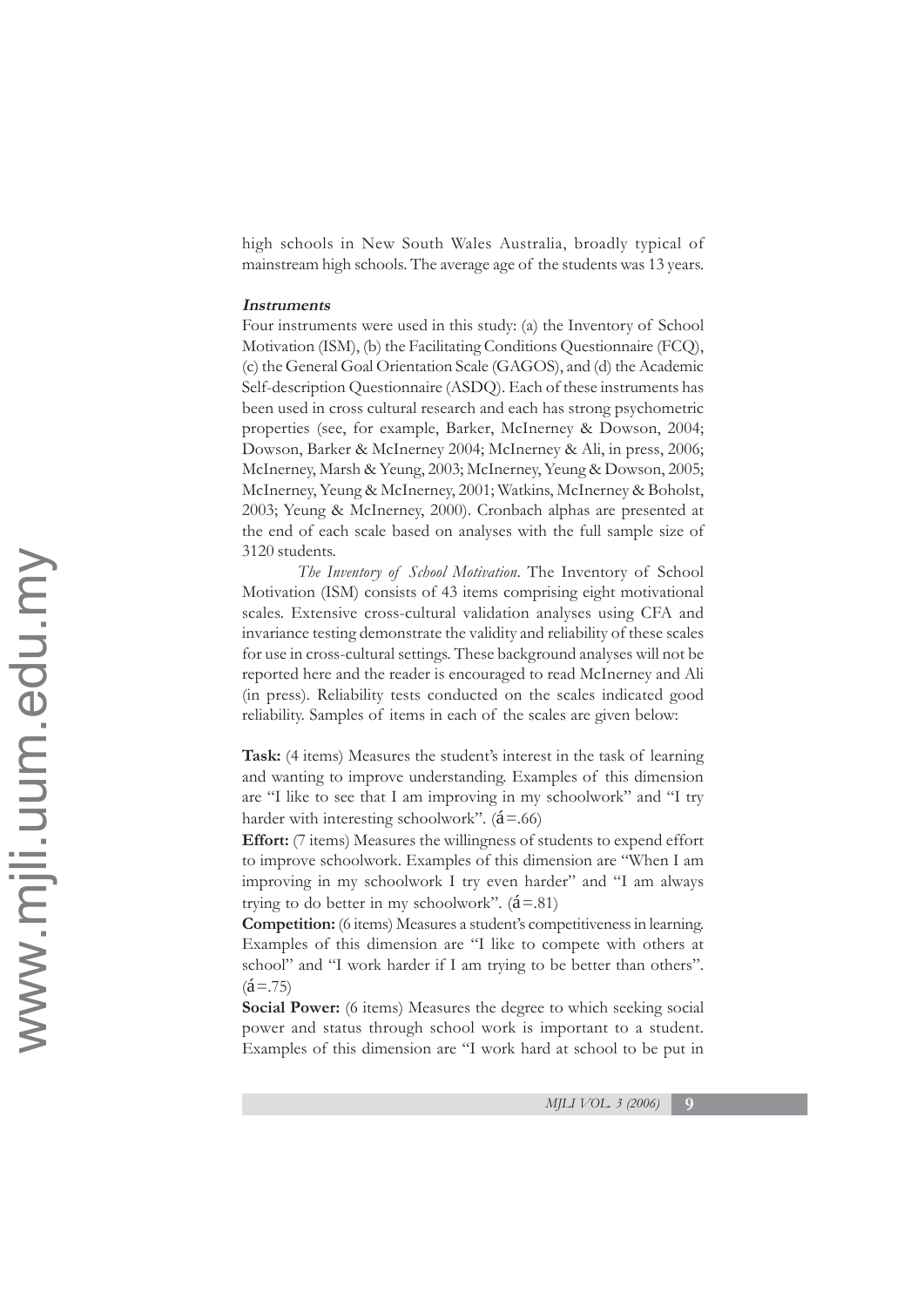charge of a group" and "I work hard at school because I want the class notice me".  $(\acute{a} = .80)$ 

**Affiliation:** (3 items) Measures the student's interest in belonging to a group when doing schoolwork. Examples of the dimension are "I can do my best work at school when I work with others" and "I prefer to work with other people at school rather than work alone".  $(2a = .68)$ 

**Social Concern:** (5 items) Measures the student's concern for other students and a willingness to help them with their school work. Examples of this dimension are "It is very important for students to help each other at school" and "I like to help other students do well at school".  $({\hat{\mathbf{a}}}=.70)$ 

**Praise:** (5 items) Measures the degree to which praise and recognition for schoolwork is important to a student. Examples of this dimension are "At school I work best when I am praised" and "I want to be praised for my good schoolwork".  $(\acute{a}=.80)$ 

**Token:** (7) Measures the degree to which tangible rewards for schoolwork are important to a student. Examples of this dimension are "I work best in class when I get some kind of rewards" and "I work hard in school for rewards from the teacher".  $(\hat{a} = .79)$ .

The Inventory also measures four **Sense of Self** scales which refer to the more or less organised collections of perceptions, beliefs, and feelings related to who one is in the school context:

**Sense of purpose:** (6 items) Measures the degree to which a student values school for the future. Examples of this dimension are "I aim my schooling towards getting a good job" and "I want to do well at school to have a good future".  $(\acute{a} = .82)$ 

**Self reliance**: (8 items) Measures a student's self-reliance and confidence within academic settings. Examples of this dimension are "I often try new things on my own" and "I don't need anyone to tell me to work hard at school".  $(\hat{a} = .69)$ 

**Negative Self-esteem:** (7 items) Measures a student's negative feelings about their general academic ability at school. Examples of this dimension are "I often worry that I am not very good at school" and "I often think that there are things I can't do at school".  $(\hat{a} = .66)$ 

Positive Self-esteem: (5 items) Measures a student's positive feelings about their general academic ability at school. Examples of this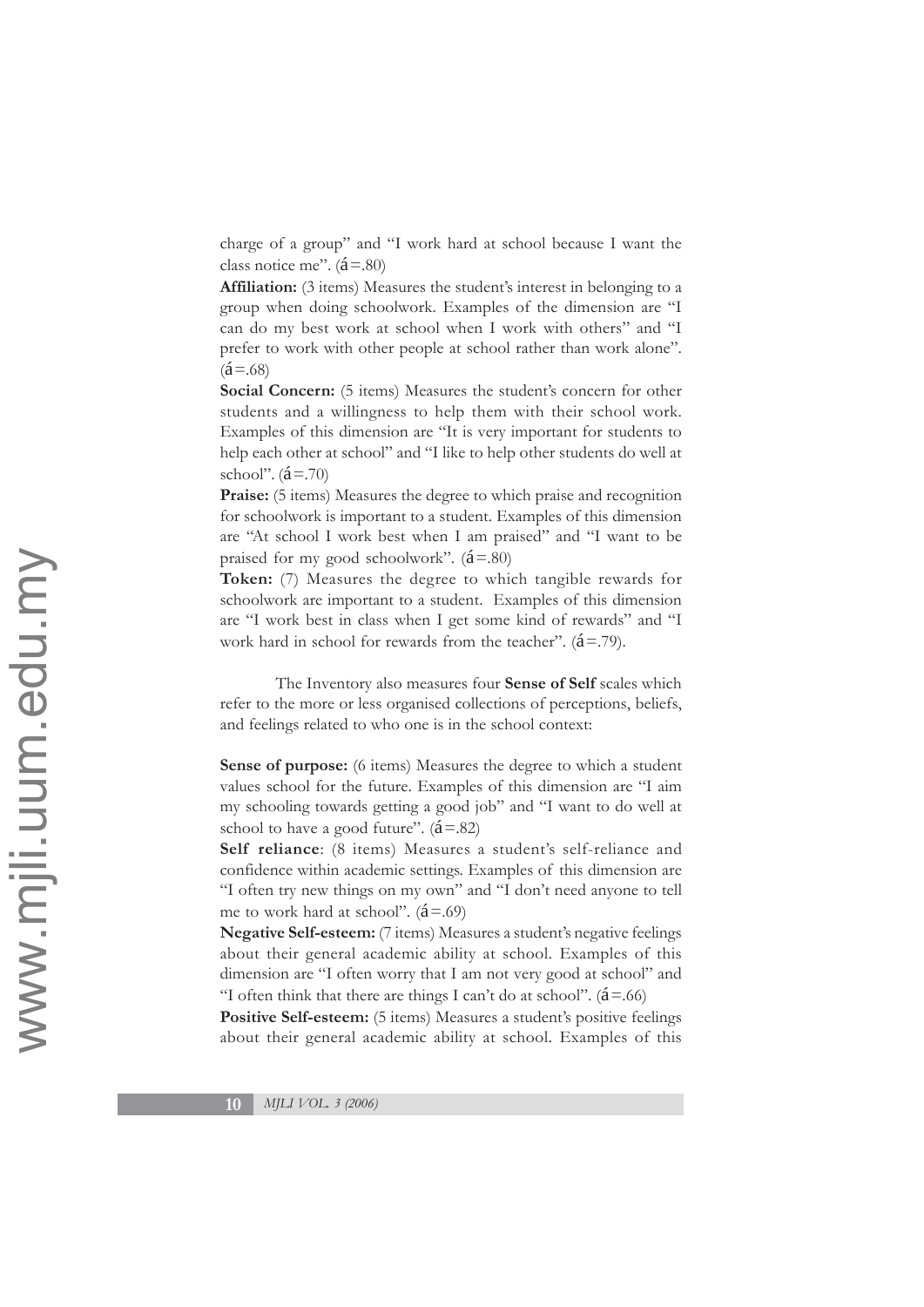dimension are "I succeed at whatever I do at school" and "I think I'm as good as everybody else at school".  $(\hat{a} = .72)$ 

*Facilitating Conditions Questionnaire*. The Facilitating Conditions Questionnaire consists of 55 questions about eight background variables clustered around parent, peer and teacher influences that are believed to facilitate or inhibit the performance of students at school.

**Positive parent support** (6 items) Measures a student's perception of positive parental support. Examples of this dimension are "My mother helps me with my schoolwork".  $(\acute{a} = .86)$ 

**Negative parent support** (5 items) Measures a student's perception of negative parental support. Examples of this dimension are "My father doesn't pay any attention when I bring home report cards".  $(2 = .81)$ 

**Parental pride** (4 items) Measures the importance to a student of parental pride in their school achievements. Examples of this dimension are "It's important for my father to be proud of my schoolwork".  $({\acute{a}} = .82)$ 

Positive teacher support (6 items) Measures a student's perception of positive teacher support. Examples of this dimension are "My teachers help me with my schoolwork".  $(\hat{a}=80)$ 

**Positive peer support** (5 items) Measures a student's perception of positive peer support. Examples of this dimension are "My friends help me with my schoolwork".  $(\hat{a}=.81)$ 

**Negative peer support** (4 items) Measures a student's perception of negative peer support. Examples of this dimension are "Some of my friends tell me I should leave school when I can".  $(\hat{a} = .72)$ 

Positive peer valuing of school (4 items) Measures the degree a student perceives their peers value school. Examples of this dimension are "Most of my friends want to do well at school".  $(\hat{a} = .70)$ 

**Leaving school** (4 items) Measures a student's perception of influences on leaving school. Examples of this dimension are "My mother doesn't mind if I leave school when I want to".  $(\hat{a}=.85)$ 

**Intention to complete university** (5 items) Measures a student's intention to complete further education. Examples of this dimension are "I intend to go on to college or university".  $(\hat{a}=0.92)$ 

**Valuing schooling** (9 items) Measures the degree a student values education. Examples of this dimension are "Education is important for me to get a job"  $(\acute{a}=.87)$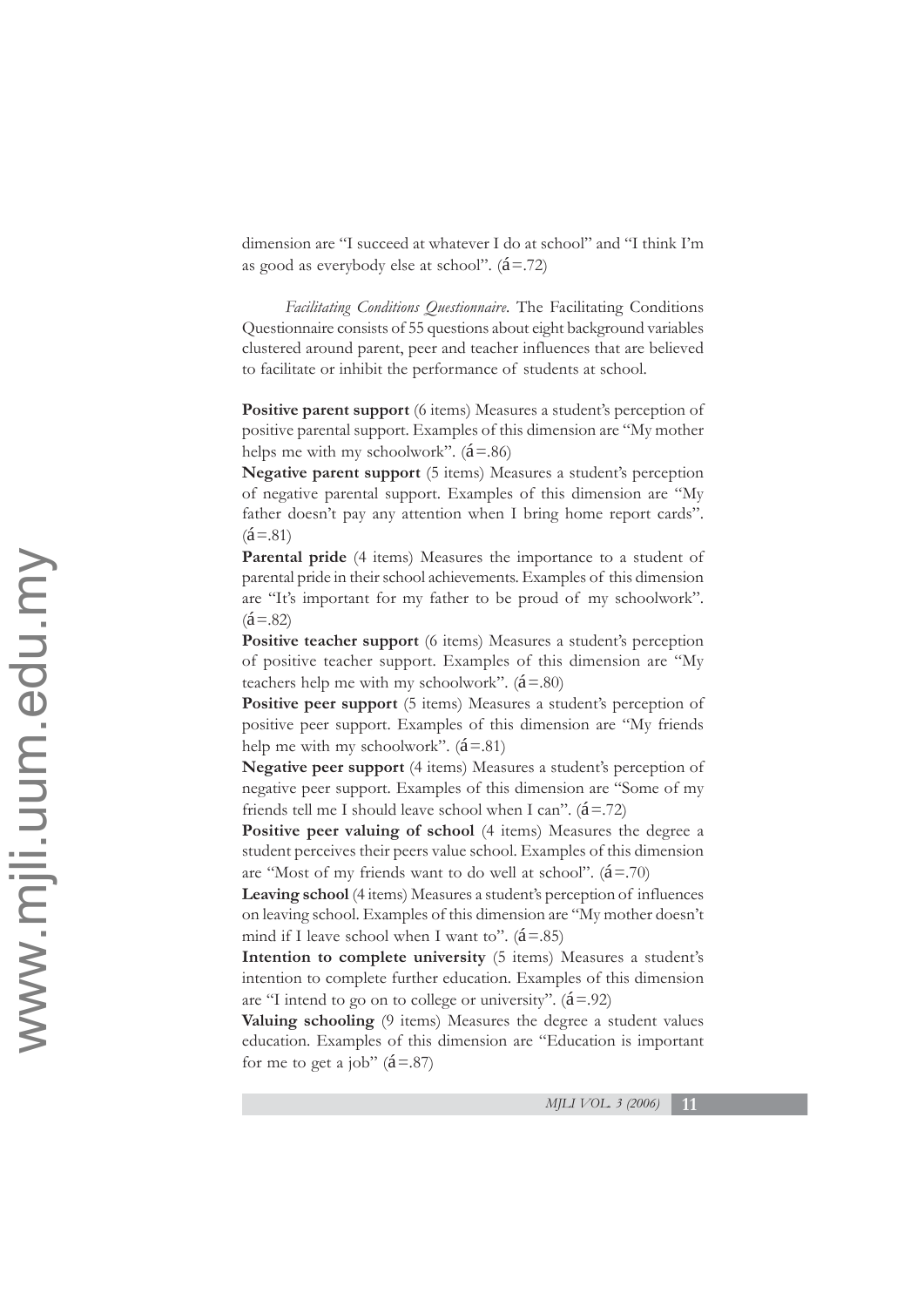**Positive affect to school** (3 items) Measures the degree to which a student appears to like school. Examples of this dimension are "like studying".  $({\acute{a}} = .75)$ 

*General motivation scales.* The General Achievement Goal Orientation Scale (GAGOS) (see Yeung & McInerney, 2000) consists of five general motivation scales:

**Valuing motivation** (3 items) Measures how much a student values motivation at school. Examples of this dimension are: "Motivation is important to do well at school" and "Students who are motivated do well at school".  $(\acute{a} = .68)$ 

**Global motivation** (5 items) Measures a student's perception of how motivated they are at school. Examples of this dimension are: "I feel motivated at school a lot of the time" and "I am often motivated in my schoolwork".  $(a=82)$ 

**Mastery general** (5 items) Measures a student's perception of how mastery oriented they are. Examples of this dimension are: "I am most motivated when I see my work improving" and " I am most motivated when I am becoming better at my work".  $(\hat{a} = .75)$ 

**Performance general** (7 items) Measures a student's perception of how performance oriented they are. Examples of this dimension are: "I am most motivated when I am doing better than others" and "I am most motivated when I receive good marks".  $(\hat{a}=.82)$ 

**Social general** (4 items) Measures a student's perception of how socially oriented they are. Examples of this dimension are: "I am most motivated when I work with others" and "I am most motivated when I am in a group".  $(\hat{a} = .74)$ 

*Academic Self-description Questionnaire*. Academic self-concepts are concerned with how students see their abilities generally, and specifically in terms of English and Mathematics. Items were selected from Marsh's ASDQ (1992) instrument namely:

**General Academic Self-concept** (5 items) Self-conceptions regarding student's overall abilities. Examples of this dimension are "I get good marks in most school subjects" and "I learn things quickly in most school subjects".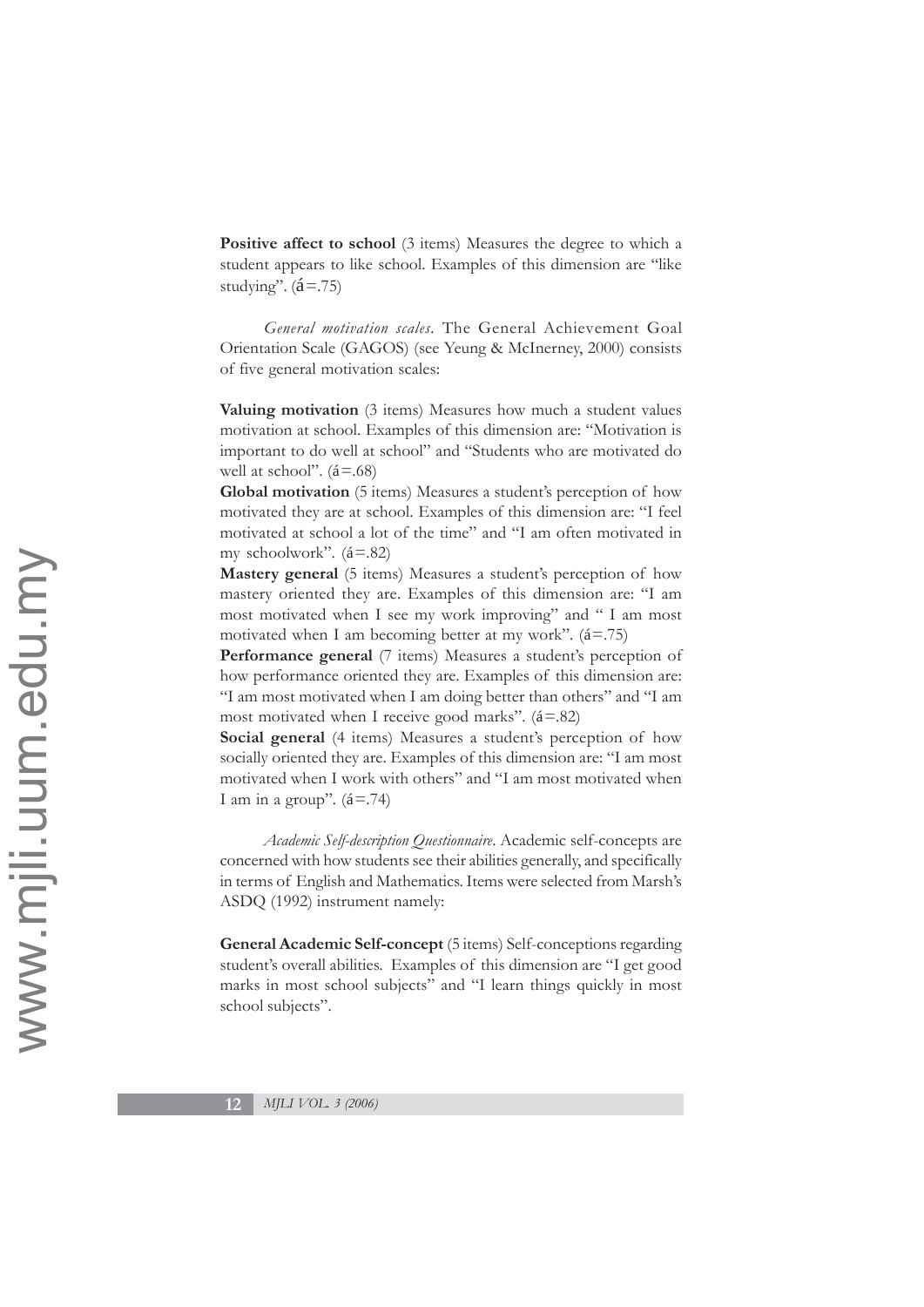**English Self-concept** (5 items) Students self-conceptions of their English abilities. Examples of this dimension are "I am good at English" and "Work in English is easy for me".

**Mathematics Self-concept** (5 items) Students self-conceptions of their Mathematics abilities. Examples of this dimension are "I have always done well in Mathematics" and "I learn things quickly in Mathematics".

Students responded to the items in each instrument on a fivepoint Likert scale ranging from strongly disagree (1) to strongly agree (5).

### **Dependent variables**

Six dependent variables were used in the analyses to examine the relative strength of the predictor variables in explaining school achievement of Asian and Anglo Australian students. These dependent variables were three self-report measures drawn from the FCQ: Desire to complete University, Affect to school, Valuing of school, and three objective measures: mathematic achievement, English achievement, and attendance at school. The three objective dependent variables used in the study. were based on achievement ranks in the students' mid year tests in these subjects, and attendance at school was based on school records of student absences in the term prior to the study.

As well as collecting information about the motivational goals of students, the survey also sought information on sociocultural and demographic profiles of participants including sex, age, place of birth of students and parents, language spoken at home, parental occupation, level of education of parents, religion and cultural traditions practiced by students.

#### **Statistical analyses**

For purposes of this research descriptives on all variables were computed. MANOVA analyses were used to examine differences between the two groups (Anglo-Australian and Asian), and multiple regression analyses were used to examine the relationships between the independent variables and dependent variables.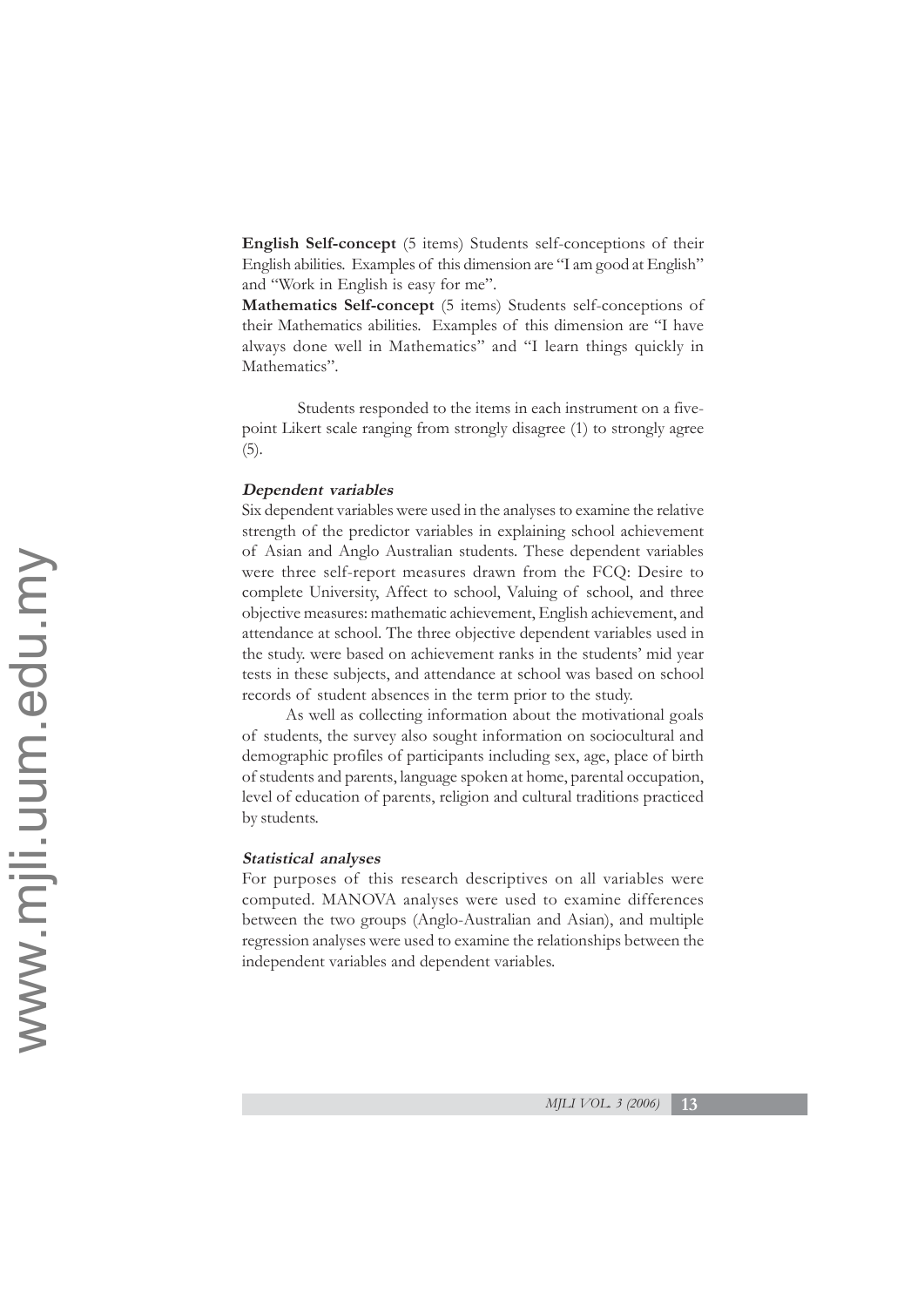# **RESULTS AND DISCUSSION**

Table 1 presents the descriptive statistics and results of the MANOVA comparing the Asian and Anglo-Australian students. Each instrument was considered in a single block.

| Scales               | Australian |           | Asian |           | <b>MANOVA</b> |                |       |
|----------------------|------------|-----------|-------|-----------|---------------|----------------|-------|
|                      | Mean       | <b>SD</b> | Mean  | <b>SD</b> | F ratio       | df, edf        | Sign  |
| <b>ISM</b>           |            |           |       |           | 20.035        | 8,1155         | 0.000 |
| Task                 | 4.27       | 0.54      | 4.27  | 0.62      | 0.000         | 1              | 0.987 |
| Effort               | 4.00       | 0.64      | 4.28  | 0.57      | 43.875        | $\mathbf{1}$   | 0.000 |
| Competition          | 2.97       | 0.85      | 3.47  | 0.86      | 75.206        | 1              | 0.000 |
| Social Power         | 2.62       | 0.82      | 2.90  | 0.89      | 22.465        | $\mathbf{1}$   | 0.000 |
| Affiliation          | 3.72       | 0.90      | 3.68  | 0.80      | 0.436         | 1              | 0.509 |
| Social Concern       | 3.71       | 0.66      | 3.86  | 0.61      | 9.610         | $\mathbf{1}$   | 0.002 |
| Praise               | 3.47       | 0.86      | 3.72  | 0.82      | 18.600        | $\overline{1}$ | 0.000 |
| Token                | 3.01       | 0.84      | 3.47  | 0.87      | 61.781        | $\mathbf{1}$   | 0.000 |
| Sense of Self        |            |           |       |           | 6.435         | 4,1159         | 0.000 |
| Sense of Purpose     | 4.31       | 0.59      | 4.44  | 0.56      | 10.257        | $\overline{1}$ | 0.001 |
| Sense of Reliance    | 3.84       | 0.52      | 3.79  | 0.52      | 2.444         | 1              | 0.118 |
| Negative Self Esteem | 2.77       | 0.68      | 2.73  | 0.57      | 0.540         | $\mathbf{1}$   | 0.463 |
| Positive Self Esteem | 3.71       | 0.71      | 3.70  | 0.70      | 0.103         | $\mathbf{1}$   | 0.749 |
| <b>GAGOS</b>         |            |           |       |           | 10.178        | 5,1155         | 0.000 |
| Mastery General      | 3.99       | 0.62      | 4.01  | 0.59      | 0.140         | $\mathbf{1}$   | 0.708 |
| Performance General  | 3.12       | 0.78      | 3.34  | 0.67      | 19.076        | $\mathbf{1}$   | 0.000 |
| Social General       | 3.50       | 0.78      | 3.60  | 0.66      | 3.273         | 1              | 0.071 |
| Motivation Value     | 4.13       | 0.67      | 4.01  | 0.68      | 7.165         | $\mathbf{1}$   | 0.008 |
| Global Motivation    | 3.47       | 0.80      | 3.65  | 0.65      | 12.063        | $\mathbf{1}$   | 0.001 |
| <b>FCQ</b>           |            |           |       |           | 27.586        | 11,1147        | 0.000 |
| Unint                | 3.58       | 0.87      | 3.81  | 0.71      | 15.283        | 1              | 0.000 |
| Svalue               | 4.33       | 0.59      | 4.46  | 0.55      | 10.243        | $\mathbf{1}$   | 0.001 |
| Psupp                | 3.66       | 0.82      | 3.41  | 0.96      | 18.381        | $\overline{1}$ | 0.000 |
| Tsupp                | 3.71       | 0.74      | 3.90  | 0.65      | 15.361        | $\mathbf{1}$   | 0.000 |
| Phelp                | 3.36       | 0.84      | 3.60  | 0.74      | 17.688        | $\mathbf{1}$   | 0.000 |
| Lschl                | 1.89       | 0.89      | 1.73  | 0.88      | 7.766         | $\overline{1}$ | 0.005 |
| Prdoth               | 3.74       | 0.82      | 4.03  | 0.74      | 27.468        | $\mathbf{1}$   | 0.000 |
| Nprnt                | 1.66       | 0.72      | 1.84  | 0.88      | 11.368        | $\mathbf{1}$   | 0.001 |
| Afsch                | 3.12       | 0.92      | 3.87  | 0.88      | 142.346       | 1              | 0.000 |
| Npeer                | 2.57       | 0.84      | 2.33  | 0.79      | 19.145        | $\mathbf{1}$   | 0.000 |
| Ppeer                | 3.85       | 0.63      | 4.06  | 0.60      | 24.410        | $\mathbf{1}$   | 0.000 |

**Table 1.** *Descriptive Statistics and Significance Differences (MANOVA, wilks lambda) on Scales and outcome Measures for Australian and Asian groups*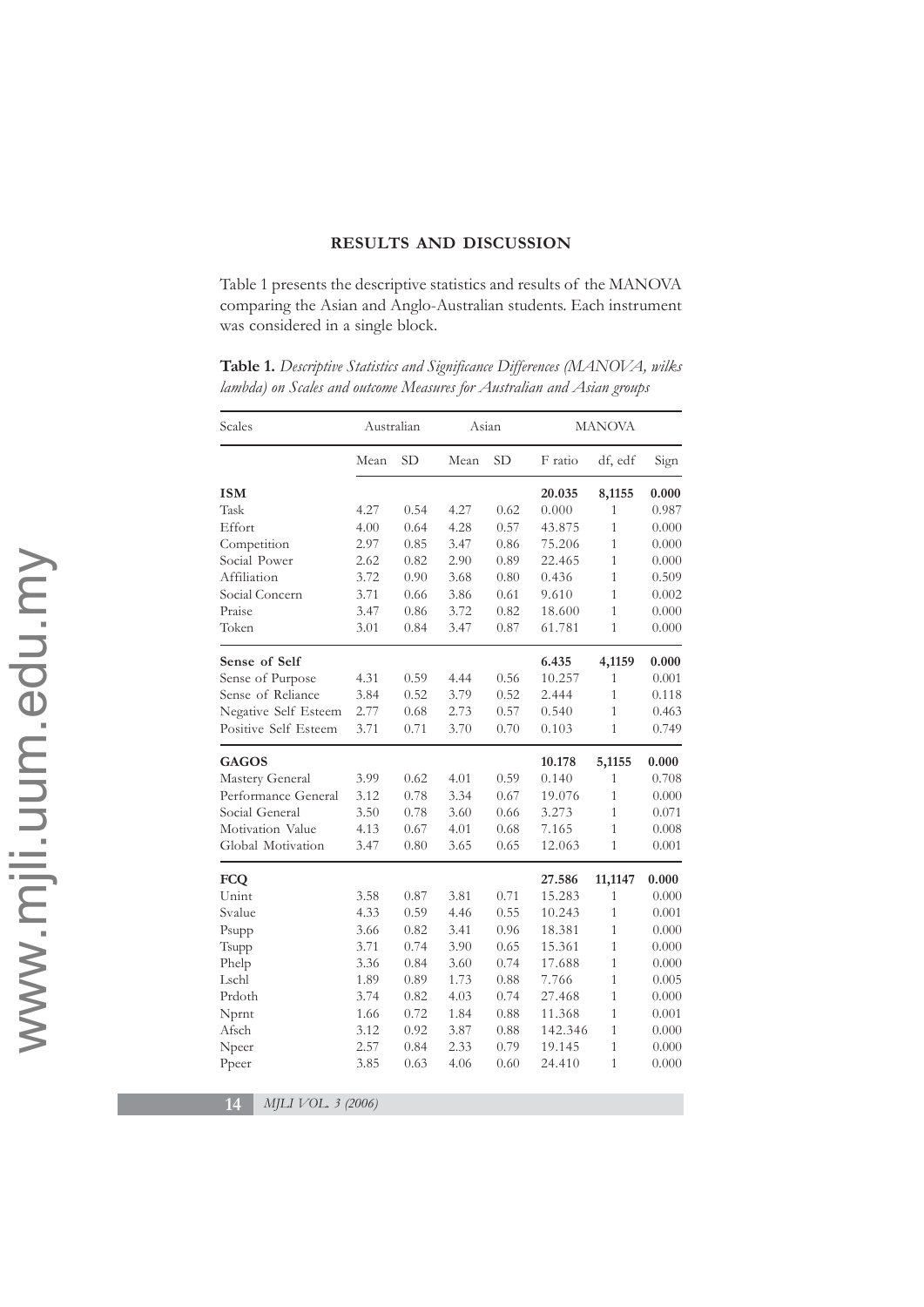| <b>ASDO</b>          |       |       |       |      | 8.968  | 3,1141 | 0.000 |
|----------------------|-------|-------|-------|------|--------|--------|-------|
| English              | 3.48  | 0.82  | 3.30  | 0.78 | 11.037 |        | 0.001 |
| Mathematics          | 3.32  | 1.00  | 3.51  | 0.86 | 7.252  |        | 0.007 |
| General              | 3.67  | 0.75  | 3.53  | 0.70 | 6.900  |        | 0.009 |
| Criterion Variable   | 9.353 | 3,701 | 0.000 |      |        |        |       |
| Math Rank            | 3.09  | 0.95  | 3.40  | 0.89 | 14.650 |        | 0.000 |
| English Rank         | 3.20  | 0.92  | 3.21  | 0.74 | 0.016  | 1      | 0.899 |
| Attendance of School | 1.38  | 0.73  | 1.17  | 0.64 | 11.735 |        | 0.001 |

Note: Unint  $=$  Intention to complete university; Svalue  $=$  Valuing schooling; Psupp  $=$  Positive parent support; Tsupp  $=$  Positive teacher support; Phelp  $=$ Positive peer help; Lschl = Leaving school; Prdoth = Pride from others; Nprnt = Negative parental support; Afsch = Positive affect to school; Npeer = Negative peer support; Ppeer = Positive peer support;  $SD = Standard Deviation$ ; edf = error df*.*



**Figure 1.** *Motivation Profile by Cultural Groups*

*Inventory of School Motivation*. Both Asian and Anglo-Australian students are strongly task and effort oriented (> 4) with the Asian students being significantly more effort oriented that the Anglo Australian students. Both groups are moderately strong on affiliation, social concern and praise (> 3) with the Asian background group being significantly stronger on social concern and praise. Neither group strongly endorse competition  $($ <3.5) and social power  $($ <3.0). The Asian background group is significantly stronger on competition and social power than the Anglo-Australian group, although social power is not endorsed by either group. The Asian background group is more strongly token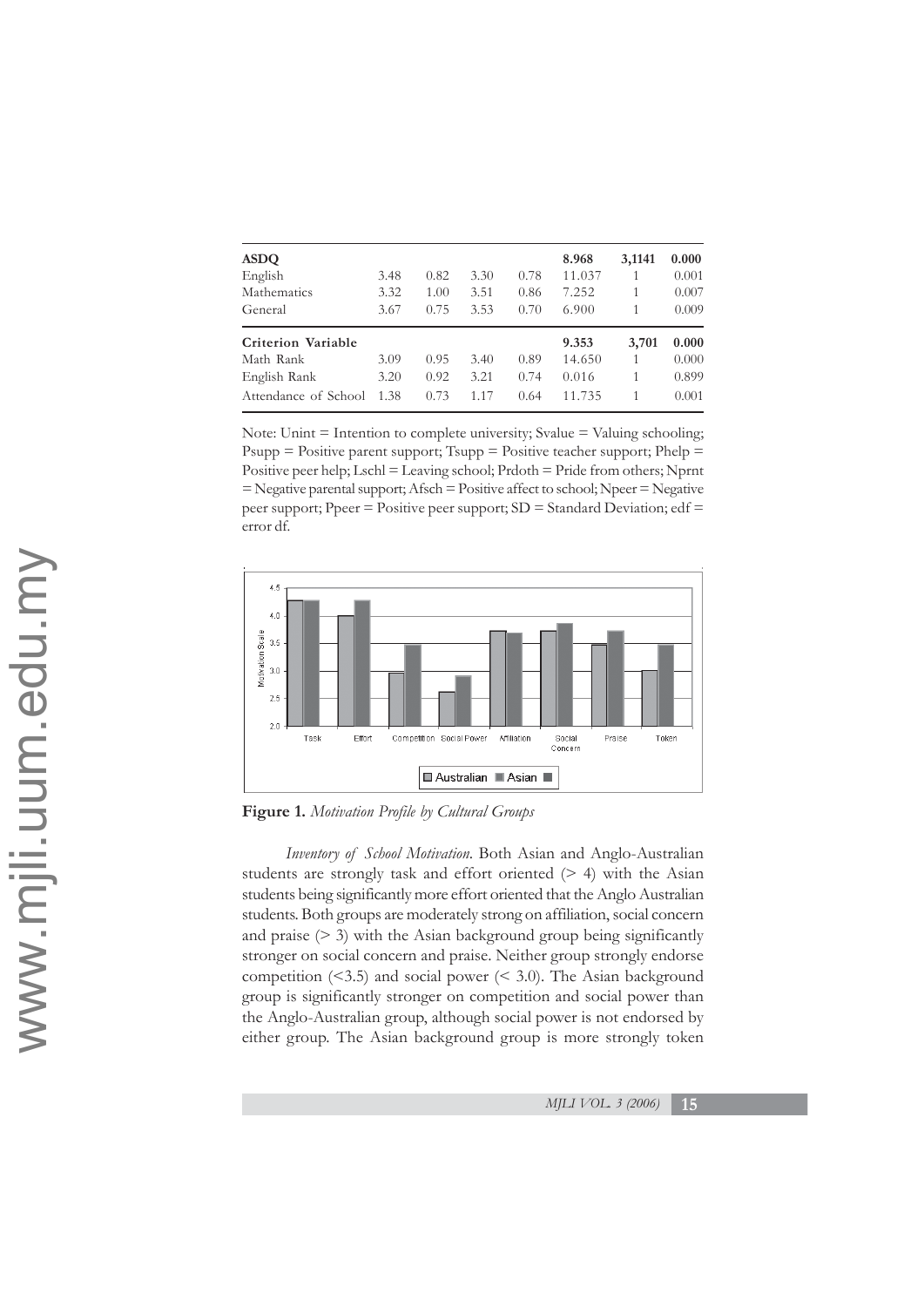oriented than the Anglo-Australian group. While there are a number of significant differences between the two groups the patterns of endorsement of each of the motivators are very similar. The two striking differences are the Asian group's significantly stronger endorsement of competition and token reinforcement as motivators.



**Figure 2.** *Self of Sense Scale by Cultural Groups*

*Sense of Self.* Both Asian background and Anglo-Australian groups have a strong sense of purpose for their schooling  $(> 4)$  and a strong sense of reliance (>3.5), however, the Asian background group was significantly stronger on sense of purpose. Both groups have low negative self esteem  $( $3$ )$  and relatively high positive self esteem  $(>3.5)$ within the school setting with no significant differences between the two groups on these variables.



**Figure 3.** *General Achievemet Goal Orientation by Cultural Groups*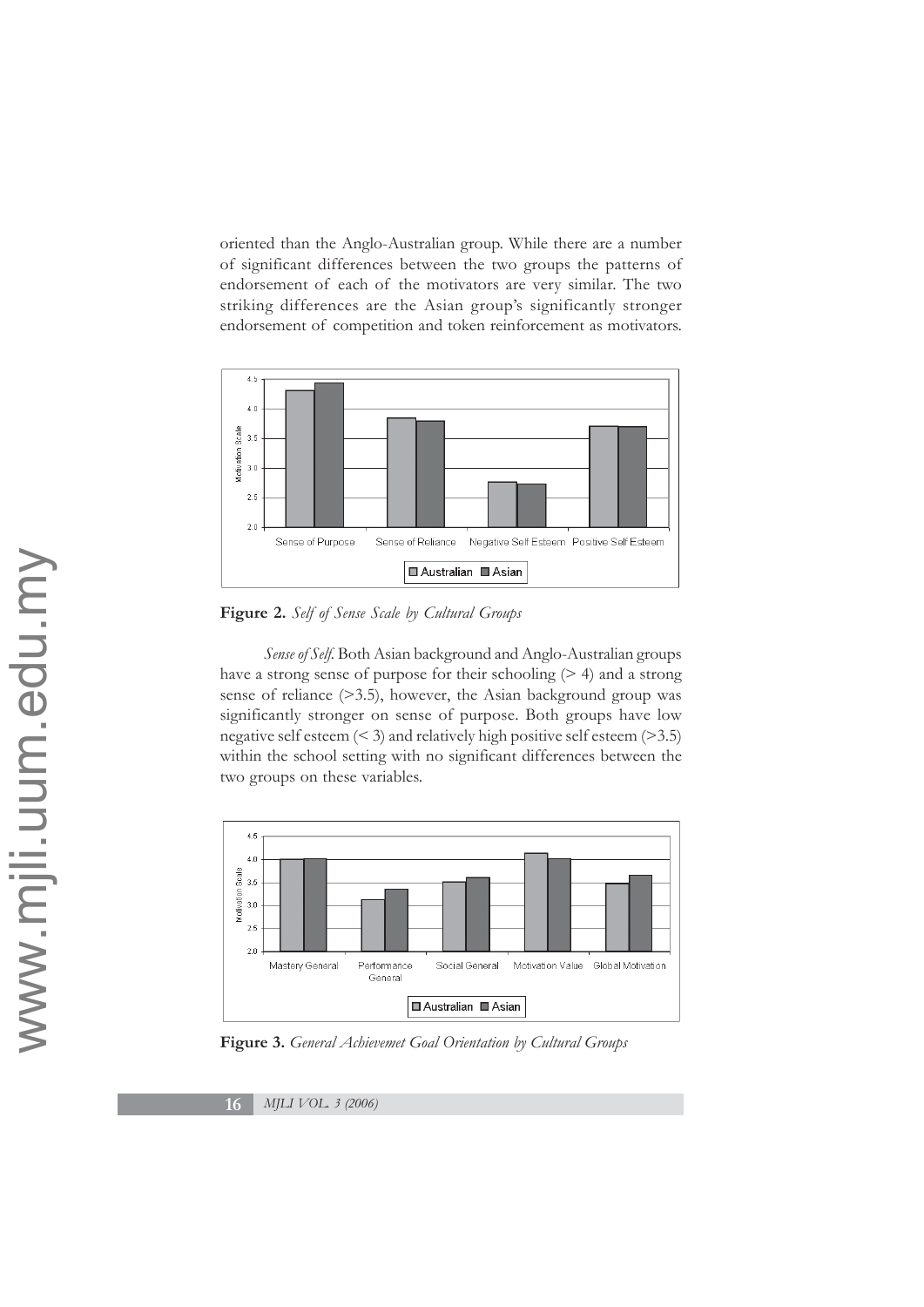*General Achievement Goal Orientation Scale.* Both groups are strongly mastery oriented (4) with no significant difference between the groups. Neither group was strongly performance oriented (<3.5) however, the Asian background group was significantly more performance oriented than the Anglo-Australian group. Both groups were moderately socially oriented (e"3.5) with no significant difference between the two groups. Both groups were moderate on global motivation (e"3.5) but Asian background students were significantly stronger on global motivation. While both groups strongly endorsed the value of being motivated at school (e"4) Anglo-Australian students were significantly stronger on this variable. In summary, irrespective of the significant differences the pattern of motivators was remarkably similar across the two groups.



**Figure 4.** *Facilitating Condition Questionnaire by Cultural Groups*

*Facilitating Conditions Questionnaire*. There were significant differences across the Facilitating Conditions scales, although in most instances the differences were minor. Both groups moderately endorsed the value of going on to University (>3.5) with the Asian background group significantly stronger on this. Both groups strongly valued schooling (>4) with the Asian background group being significantly stronger. Both groups moderately endorsed the importance of positive parent support (>3) with the Anglo Australian group significantly stronger on this dimension. Both groups endorsed the importance of teacher and peer support and help (>3), with the Asian background group significantly stronger on these dimensions. Both groups were low on leaving school  $\leq$ 2), negative parent support  $\leq$ 2) and negative peer support (<3) with the Asian background group significantly lower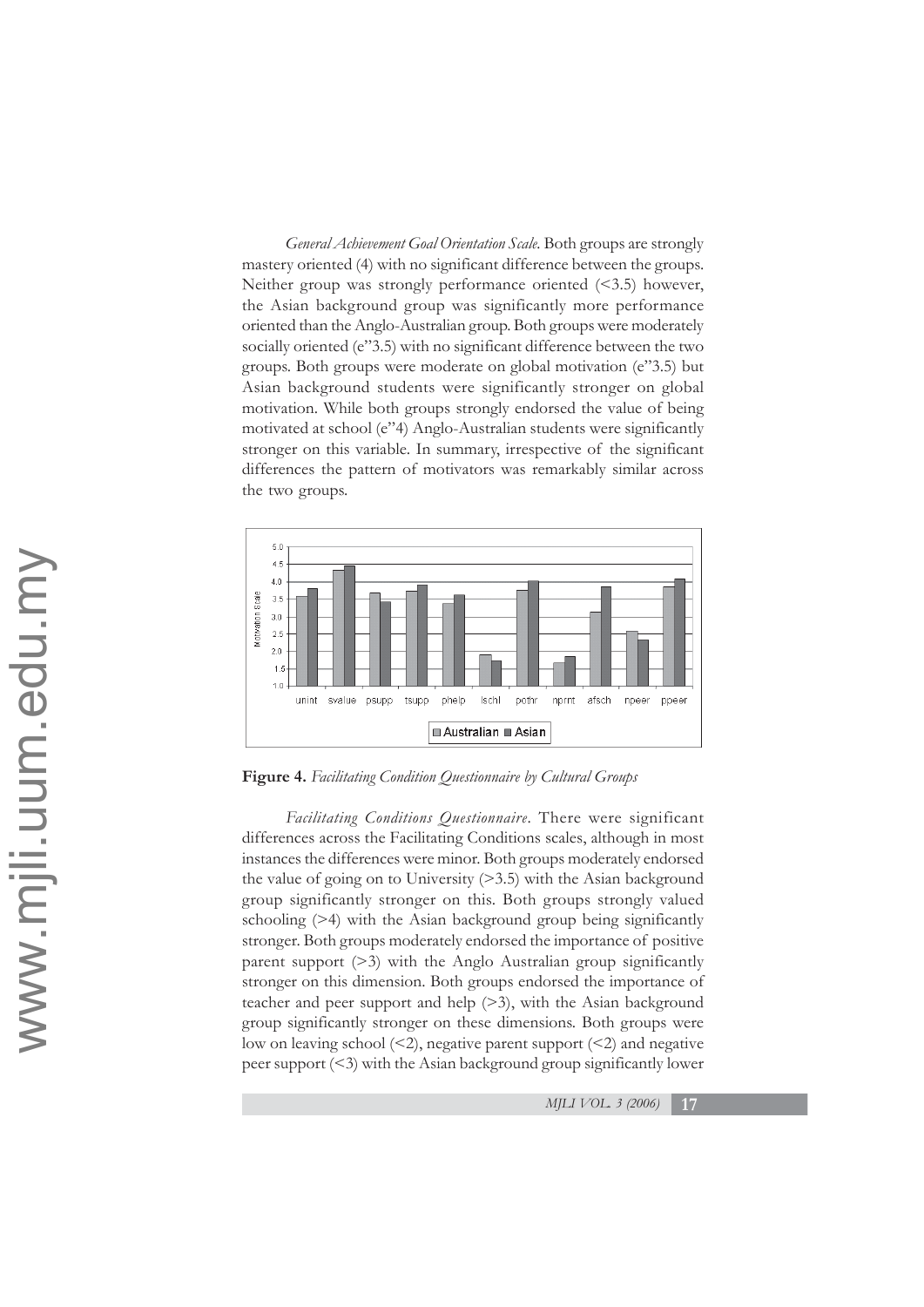on both leaving school and negative peer influence, while the Anglo-Australian group was significantly lower on negative parent support. The Asian background group was significantly stronger on affect to school. Again, patterns of endorsement of the various facilitating conditions were similar across the two groups. However, the major distinguishing features appear to be the Asian background group's stronger endorsement of intention to go on to University, positive peer help, parental pride, and affect to school, and the Anglo-Australian group's stronger endorsement of parent support and negative peer support.

*Academic Self Description Questionnaire*. There was moderate endorsement of the three ASDQ scales by both groups (>3). There were, however, significant differences across the three academic selfconcepts. The Asian background students were significantly stronger in their mathematics self-concept while the Anglo-Australian students were significantly stronger in their English self-concept. The Anglo-Australian students were significantly stronger in their general academic self-concept. Despite these significant differences the actual margin of difference between the two groups was quite small as illustrated in Figure 5.



**Figure 5.** *Self Concept Scales by Cultural Groups*

**What are the significant predictors of school achievement?**It appears from the objective outcome measures used that the Asian background students in this sample are doing better at mathematics, and miss less days of schooling than their Anglo-Australian peers. This is in line with previously reported research conducted in the United States. They are also performing equally well in English despite having non-English speaking language backgrounds. The Asian background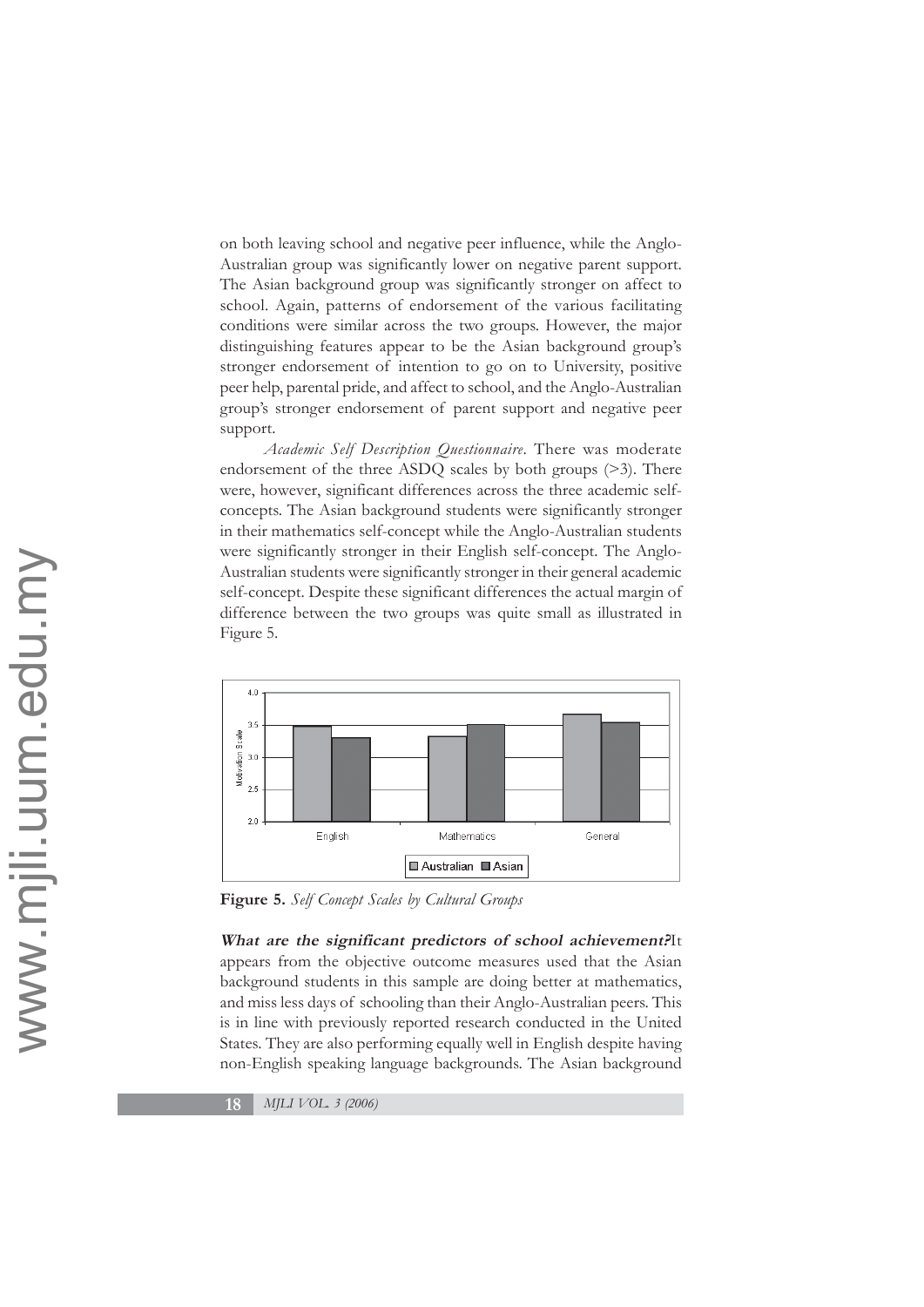students also more strongly endorse going onto university after school, and like and value school more than their Anglo peers, which is also in line with previously reported research.

In order to ascertain whether there were differences in patterns of prediction of the various motivational and self-concept scales used in this study a series of multiple regression analyses were conducted. Table 2 presents the results of the regression analyses using the three self-report outcome measures taken from the Facilitating Conditions Questionnaire regressed on the ISM, Sense of Self, GAGOS, and ASDQ scales. A quick glance at the table indicates that across three outcome measures a significant amount of variance was explained for the two groups, ranging from 10% to 53%. Scales from the FCQ were not used in these regression analyses because of the intercorrelation between these scales and the self-report outcome measures Affect, Intention to complete University, and Valuing education.

### **Outcome variables**

Three objective outcome variables were used in this study, mathematics rank, English rank and attendance at school (number of days absence in the term preceding the conduct of the survey). The mathematics rank of the Asian background students was significantly higher than the Anglo-Australian students, and they missed significantly less school than the Anglo students. There was no significant difference on English rank.



**Figure 6.** *Objective Outcome Variables*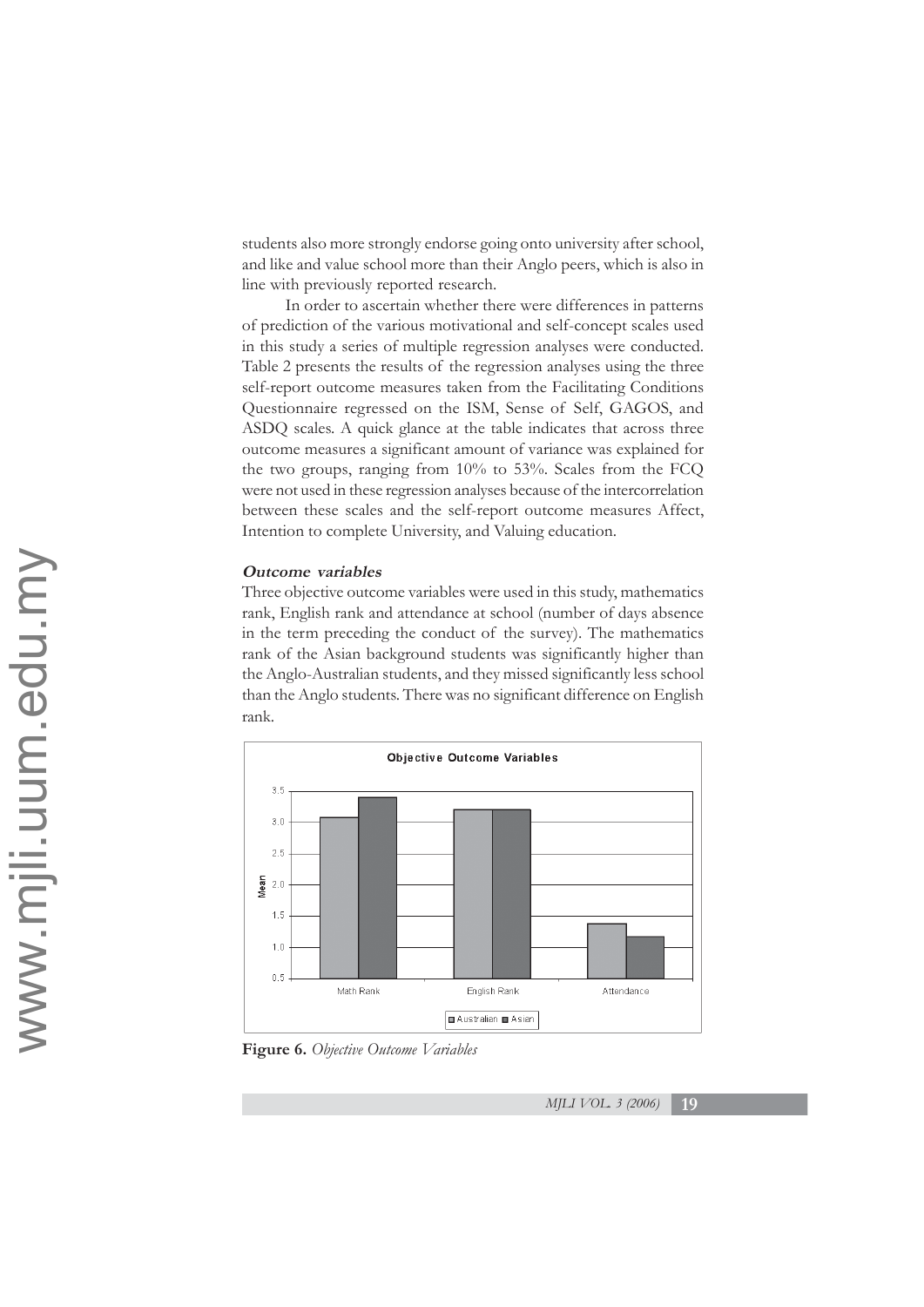*Inventory of School Motivation*. The eight ISM scales were able to explain a reasonable level of variance in the three outcome measures ranging from 18% to 39%. Of the eight ISM variables effort was a strong and consistent predictor for the three outcomes for the two groups. Task was also a consistent and strong predictor for the Asian background group. Competition was a strong predictor for both groups on valuing education. Social power was a consistent significant predictor of the three outcomes for the Asian background group (negative predictor for valuing education). Social power was less important for the Anglo-Australian group. Interestingly, token reinforcement was a significant negative predictor for further education for both groups. In summary, the strongest predictor across the three outcomes was consistently effort motivation for both groups. As reported above, the Asian background group was significantly stronger on effort than the Anglo Australian group.

*Sense of Self*. These four scales were able to explain a high level of variance in the three self report outcome measures ranging from 24% to 53%. Clearly sense of purpose was the strongest predictor for each group across each of the three outcome measures. All four measures were significantly related to intention for university for each group with negative self-esteem being a negative predictor. Sense of reliance was relatively more important to the Asian background group. Positive and negative self-esteem appear more important to the Asian background group in predicting affect to school, while sense of reliance appears more important to the Anglo-Australian group. In summary, however, the predominant predictor for each of the outcome measures for both groups is sense of purpose. As reported above the Asian background was significantly stronger on sense of purpose than the Anglo-Australian group.

*General Achievement Goal Orientation Scale*. These five scales were able to explain a reasonable level of variance in the three outcome measures ranging from 14% to 34%. The predominant predictor for each group on each outcome measure was mastery general, except for affect for the Asian background group for which global motivation was the predominant predictor. As reported above there was no significant difference between the two groups on mastery motivation. However, the Asian background group was significantly stronger on global motivation.

*Academic Self Description Questionnaire*. The three ASDQ scales explained from 10% to 35% of variance across the three scales. The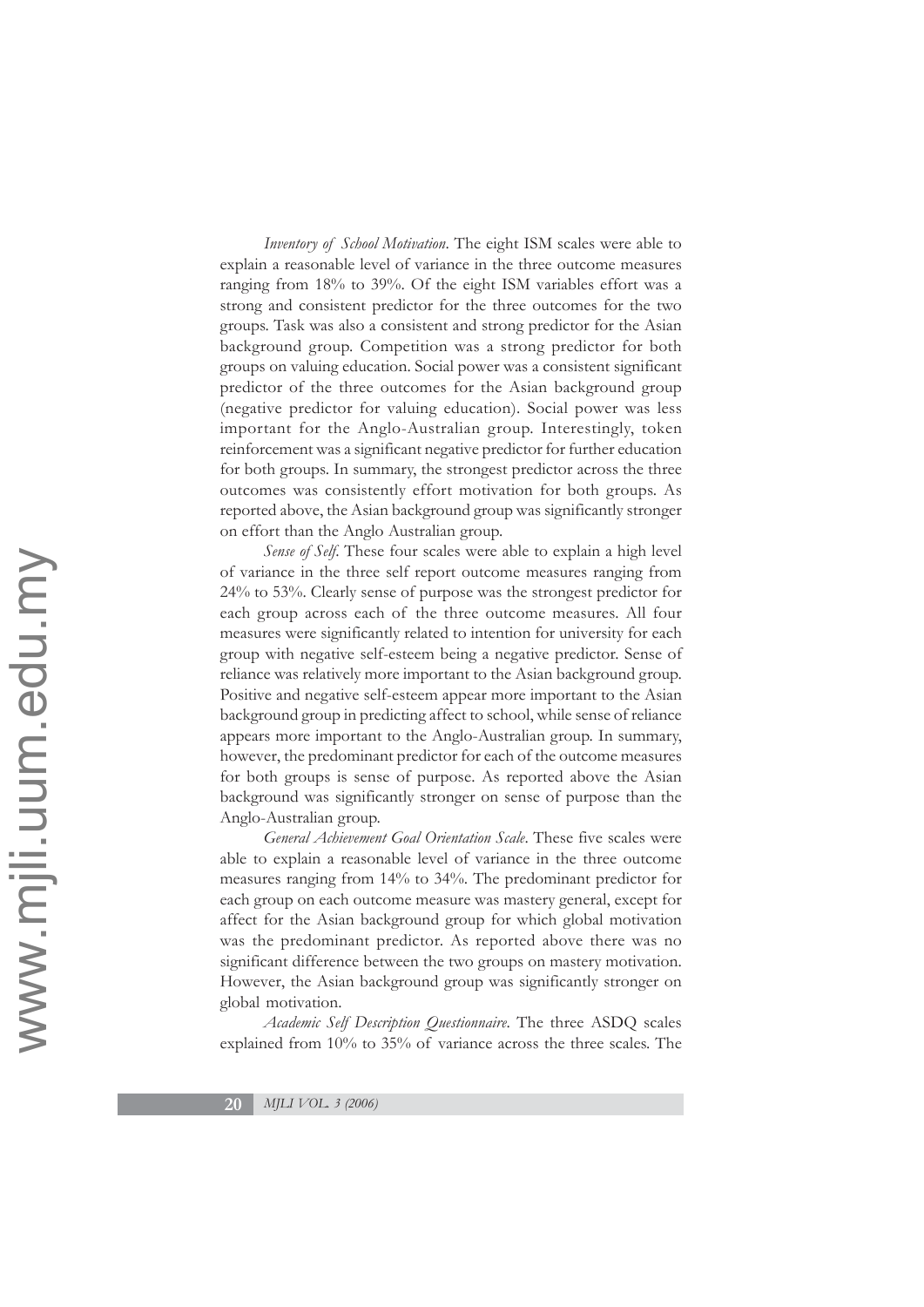predominant predictor for each group across the three outcome measures was general academic self-concept. While English self-concept and mathematics self-concept were predictors for the Anglo-Australian group for each of the three outcome measures this was not the case for the Asian background group. These three variables were related to intention to go on to university, but not to valuing school nor English for affect for the Asian background group. The dominant message from this analysis indicates that level of general academic self-concept strongly predicts intention to complete further education, how much students value school, and how much they like school for both Asian and Anglo background students. As indicated earlier the Anglo-Australian students are significantly stronger on general academic self-concept than the Asian background students, although the difference is slight.

### **Summary**

A clear message emerges from these analyses using self-report outcome variables. The most salient predictors are consistent for the Asian and Anglo-Australian groups these being: Effort, Sense of Purpose, Mastery General/Global Motivation, and General Academic Self-concept. Asian background students are significantly stronger on three of these variables: effort, sense of purpose, and global motivation.

# **Mathematics, English and School Attendance**

Three objective outcome measures were also utilised in this study, namely, mathematics ranks, English ranks and number of days absent from school. It is not expected that the same level of variance will be explained in the multiple regression analyses using these outcomes as there are many variables associated with these outcomes that may have little to do with a student's motivation or self-concept. Nevertheless, these analyses give some promising evidence of the likely salient predictors of school achievement. A glance at Table 3 illustrates that across the three outcome variables a small but significant amount of variance was explained in many cases.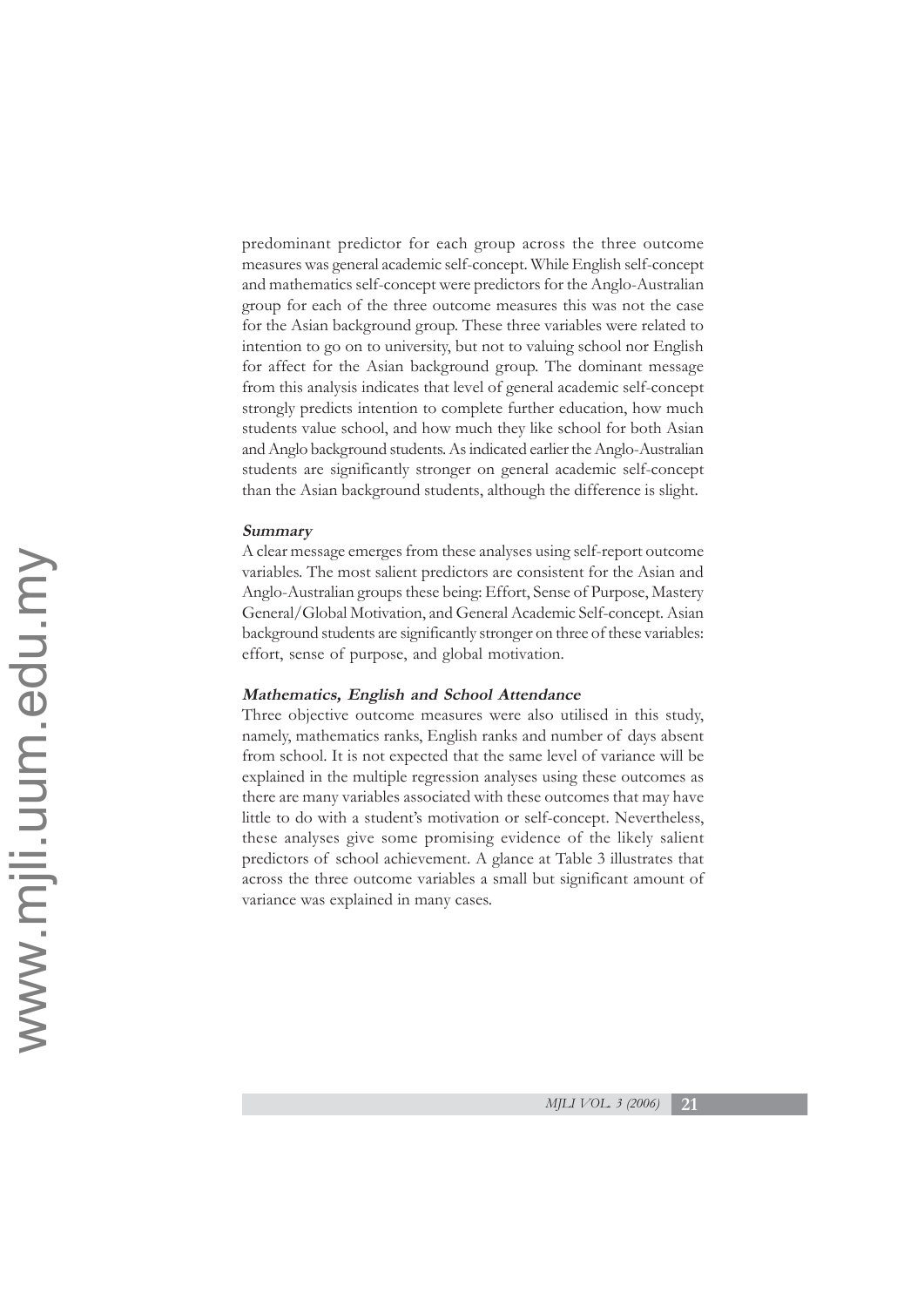| <b>SCALES</b>     | Furthed       |               |                       | Value    | Affect                          |          |  |
|-------------------|---------------|---------------|-----------------------|----------|---------------------------------|----------|--|
|                   | Australian    | Asian         |                       |          | Australian Asian Australian     | Asian    |  |
| <b>ISM</b>        | $R^2 = 0.18*$ | $R^2 = 0.29*$ | $R^2 = 0.32*$         |          | $R^2=0.39* R^2=0.36* R^2=0.37*$ |          |  |
| Task              | .037          | $.275*$       | $.162*$               | $.309*$  | $-.046$                         | $-.138*$ |  |
| Effort            | $.287*$       | $.299*$       | $.345*$               | $.306*$  | $.500*$                         | $.562*$  |  |
| Competition       | $.035-$       | .095          | $.207*$               | $.177*$  | $-.016$                         | $-.043$  |  |
| Social Power      | .054          | .198*         | $-.085*$              | $-.136*$ | $.111*$                         | $.238*$  |  |
| Affiliation       | $-.099*$      | $-.104$       | $.080*$               | .006     | $-.158*$                        | $-.095$  |  |
| Social Concern    | $.118*$       | .099          | .002                  | $-.015$  | $.104*$                         | $.131*$  |  |
| Praise            | .081          | .035          | $.095*$               | .098     | $.092*$                         | $-.024$  |  |
| Token             | $-.150*$      | $-184*$       | $-.066$               | $-.081$  | $-.067$                         | .026     |  |
| Sense of Self     | $R^2 = 0.24*$ | $R^2 = 0.33*$ | $R^2 = 0.46*$         |          | $R^2=0.53* R^2=0.27* R^2=0.25*$ |          |  |
| Sense of Purpose  | $.306*$       | $.309*$       | $.607*$               | $.668*$  | $.249*$                         | $.225*$  |  |
| Sense of Reliance | $.086*$       | $.179*$       | .021                  | .092     | $.267*$                         | .040     |  |
| Negative SE       | $-.135*$      | $-.152*$      | .018                  | $-.113*$ | $-.104*$                        | $-.177*$ |  |
| Positive SE       | $.108*$       | $.141*$       | $.110*$               | $-.030$  | .033                            | $.244*$  |  |
| <b>GAGOS</b>      | $R^2 = 0.14*$ | $R^2 = 0.23*$ | $R^2 = 0.27*$         |          | $R^2=0.34* R^2=0.29* R^2=0.25*$ |          |  |
| Mastery Gl        | $.119*$       | $.284*$       | $.312*$               | $.421*$  | $.096*$                         | $-.059$  |  |
| Performance Gl    | $-.022$       | .062          | $.093*$               | .086     | .044                            | $.119*$  |  |
| Social Gl         | $-.053$       | $-.055$       | .008                  | .000     | $-.074*$                        | $-.028$  |  |
| Motivation Value  | $.078*$       | $.182*$       | $.154*$               | $.267*$  | $-.005$                         | $-.011$  |  |
| Global Motivation | $.257*$       | .099          | $.083*$               | $-.082$  | $.480*$                         | $.494*$  |  |
| <b>ASDQ</b>       | $R^2 = 0.19*$ | $R^2 = 0.35*$ | $R^2=0.15* R^2=0.16*$ |          | $R^2=0.20^*$ $R^2=0.10^*$       |          |  |
| English           | $.130*$       | $.140*$       | $.137*$               | .045     | $.180*$                         | .101     |  |
| Mathematics       | $.169*$       | $.149*$       | $.138*$               | .037     | $.125*$                         | $.140*$  |  |
| Gl Academic       | $.251*$       | $.426*$       | $.224*$               | $.351*$  | $.253*$                         | $.160*$  |  |

**Table 2.** *Model summary and standardized coefficients (Beta) of multiple regressions across Australian and Asian groups on valued academic outcomes*

Note: \*indicates a significant  $R^2$  and significant predictor;  $SE = Self$ Esteem; Gl = General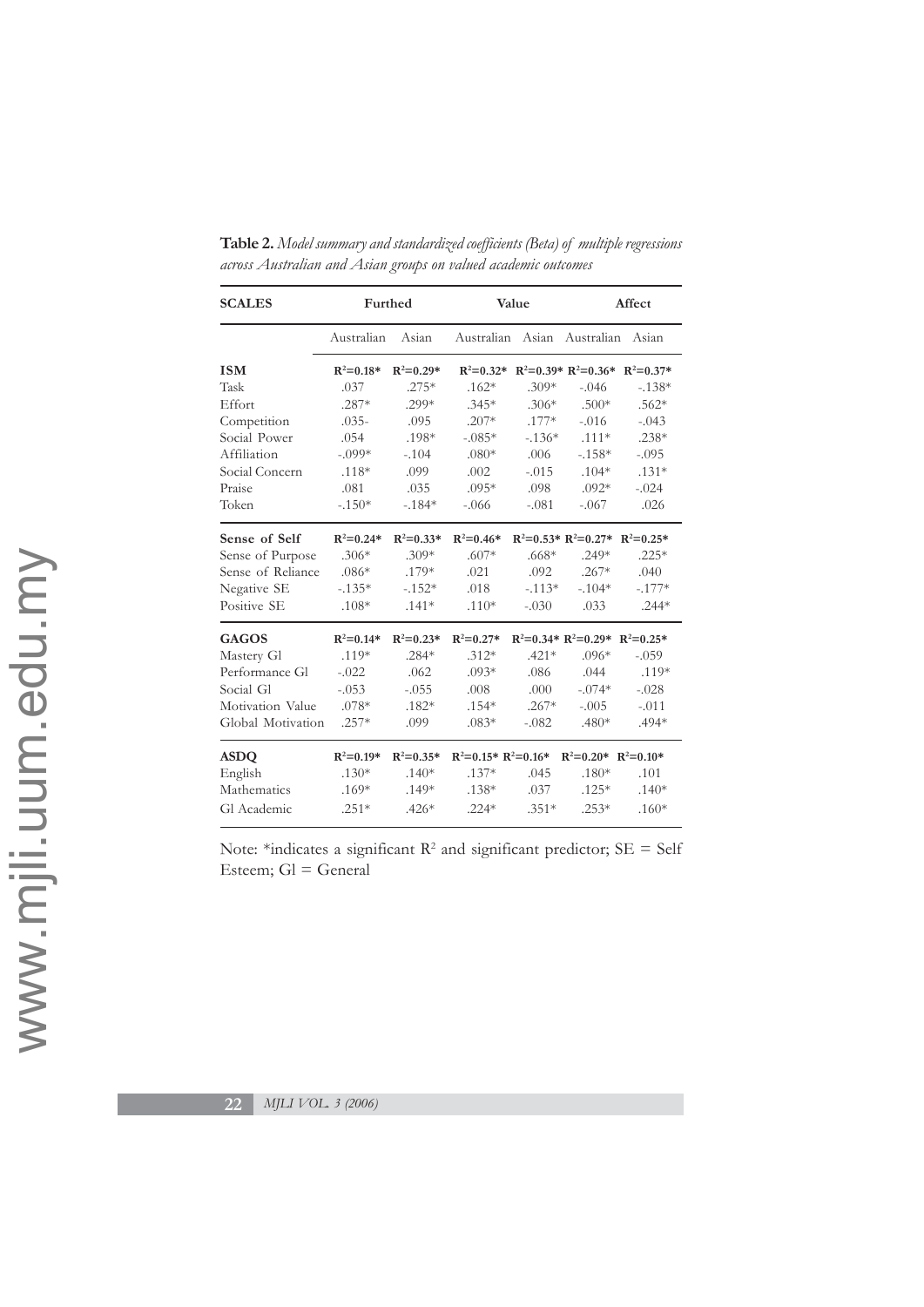| <b>SCALES</b>     | Math Rank                                                                   |          |                  | English Rank | Attendance                                                                |          |  |  |
|-------------------|-----------------------------------------------------------------------------|----------|------------------|--------------|---------------------------------------------------------------------------|----------|--|--|
|                   | Australian Asian                                                            |          | Australian Asian |              | Australian Asian                                                          |          |  |  |
| <b>ISM</b>        |                                                                             |          |                  |              | $R^2=0.05* R^2=0.16* R^2=0.07* R^2=0.07* R^2=0.02* R^2=0.04$              |          |  |  |
| Task              | $-.058$                                                                     | .131     | .040             | .026         | $-.010$                                                                   | .076     |  |  |
| Effort            | $.126*$                                                                     | .106     | $.121*$          | $.226*$      | $-.090$                                                                   | $-.100$  |  |  |
| Competition       | .055                                                                        | .199*    | .001             | $-.032$      | .049                                                                      | $-.059$  |  |  |
| Social Power      | $-.063$                                                                     | $-.276*$ | $-.025$          | $-.159$      | $-.035$                                                                   | $-.089$  |  |  |
| Affiliation       | $-.160*$                                                                    | $-.143*$ | $-.117*$         | $-.120$      | $.095*$                                                                   | .093     |  |  |
| Social Concern    | .057                                                                        | .041     | .080             | .033         | $-.016$                                                                   | $-.095$  |  |  |
| Praise            | .035                                                                        | $-.177$  | .031             | $-.081$      | .021                                                                      | $-.010$  |  |  |
| Token             | $-.077$                                                                     | $-.034$  | $-.126*$         | .010         | $-.062$                                                                   | .009     |  |  |
| Sense of Self     | $R^2=0.10^*$ $R^2=0.11^*$ $R^2=0.09^*$ $R^2=0.03$ $R^2=0.02^*$ $R^2=0.07^*$ |          |                  |              |                                                                           |          |  |  |
| Sense of Purpose  | .015                                                                        | .063     | $.104*$          | .025         | $-.033$                                                                   | $-.052$  |  |  |
| Sense of Reliance | $.132*$                                                                     | .092     | .056             | .007         | .038                                                                      | $-.292*$ |  |  |
| Negative SE       | $-.264*$                                                                    | $-.310*$ | $-.262*$         | $-.122$      | $.106*$                                                                   | .016     |  |  |
| Positive SE       | $-.037$                                                                     | $-.102$  | $-.060$          | .100         | $-.063$                                                                   | $.187*$  |  |  |
| <b>GAGOS</b>      | $R^2=0.04* R^2=0.13* R^2=0.05* R^2=0.07* R^2=0.01 R^2=0.11*$                |          |                  |              |                                                                           |          |  |  |
| Mastery Gl        | $-.004$                                                                     | $.235*$  | $-.015$          | $.219*$      | $-.089$                                                                   | $-.297*$ |  |  |
| Performance Gl    | .028                                                                        | $-.170*$ | .011             | $-.114$      | $-.044$                                                                   | $-.067$  |  |  |
| Social Gl         | $-.182*$                                                                    | $-.233*$ | $-.119*$         | $-.175*$     | .073                                                                      | .083     |  |  |
| Motivation Value  | .035                                                                        | $.159*$  | $.184*$          | .009         | .047                                                                      | $.218*$  |  |  |
| Global Motivation | $.126*$                                                                     | $-.067$  | .083             | $-.064$      | $-.031$                                                                   | $-.094$  |  |  |
| <b>FCO</b>        |                                                                             |          |                  |              | $R^2=0.11^*$ $R^2=0.23^*$ $R^2=0.13^*$ $R^2=0.11^*$ $R^2=0.02$ $R^2=0.09$ |          |  |  |
| Unint             | $.212*$                                                                     | .107     | $.174*$          | .141         | $-.110*$                                                                  | $-.060$  |  |  |
| Svalue            | $-.002$                                                                     | .129     | .048             | .124         | .028                                                                      | .026     |  |  |
| Psupp             | .058                                                                        | $-.081$  | $-.077$          | .056         | $-.012$                                                                   | $-.139$  |  |  |
| Tsupp             | $-.019$                                                                     | .039     | .035             | $-.006$      | $-.064$                                                                   | $-.020$  |  |  |
| Phelp             | $-.126*$                                                                    | $-.076$  | $-.002$          | $-.045$      | .029                                                                      | .163     |  |  |
| Lschl             | $-.009$                                                                     | $-.024$  | .032             | $-.045$      | $-.053$                                                                   | $.272*$  |  |  |
| Pothr             | $-.016$                                                                     | $-.216*$ | $-.067$          | $-.219*$     | $-.025$                                                                   | $-.012$  |  |  |
| Nprnt             | $-.070$                                                                     | $-.198*$ | $-.102*$         | .010         | .070                                                                      | $-.296$  |  |  |
| Afsch             | .025                                                                        | .132     | .097             | .027         | .065                                                                      | $-.012$  |  |  |
| Npeer             | $-.128*$                                                                    | $-.150*$ | $-.185*$         | $-.178*$     | .029                                                                      | .082     |  |  |
| Ppeer             | $-.120*$                                                                    | $-.172*$ | $-.106*$         | $-.059$      | $-.027$                                                                   | $-.079$  |  |  |
| <b>ASDQ</b>       |                                                                             |          |                  |              | $R^2=0.14* R^2=0.12* R^2=0.08* R^2=0.01 R^2=0.01 R^2=0.009*$              |          |  |  |
| English           | .076                                                                        | .053     | $.245*$          | .084         | .049                                                                      | $-.011$  |  |  |
| Mathematics       | $.379*$                                                                     | $.370*$  | .009             | $-.057$      | $-.004$                                                                   | $-.041$  |  |  |
| General Academic  | $-.048$                                                                     | $-.138$  | .065             | .061         | $-.118*$                                                                  | $-.061$  |  |  |

**Table 3.** *Model summary and standardized coefficients (Beta) of multiple regressions across Australian and Asian groups on criterion variables.*

Note: \*indicates a significant  $\mathbb{R}^2$  and significant predictor;  $SE = Self$ Esteem; Gl = General.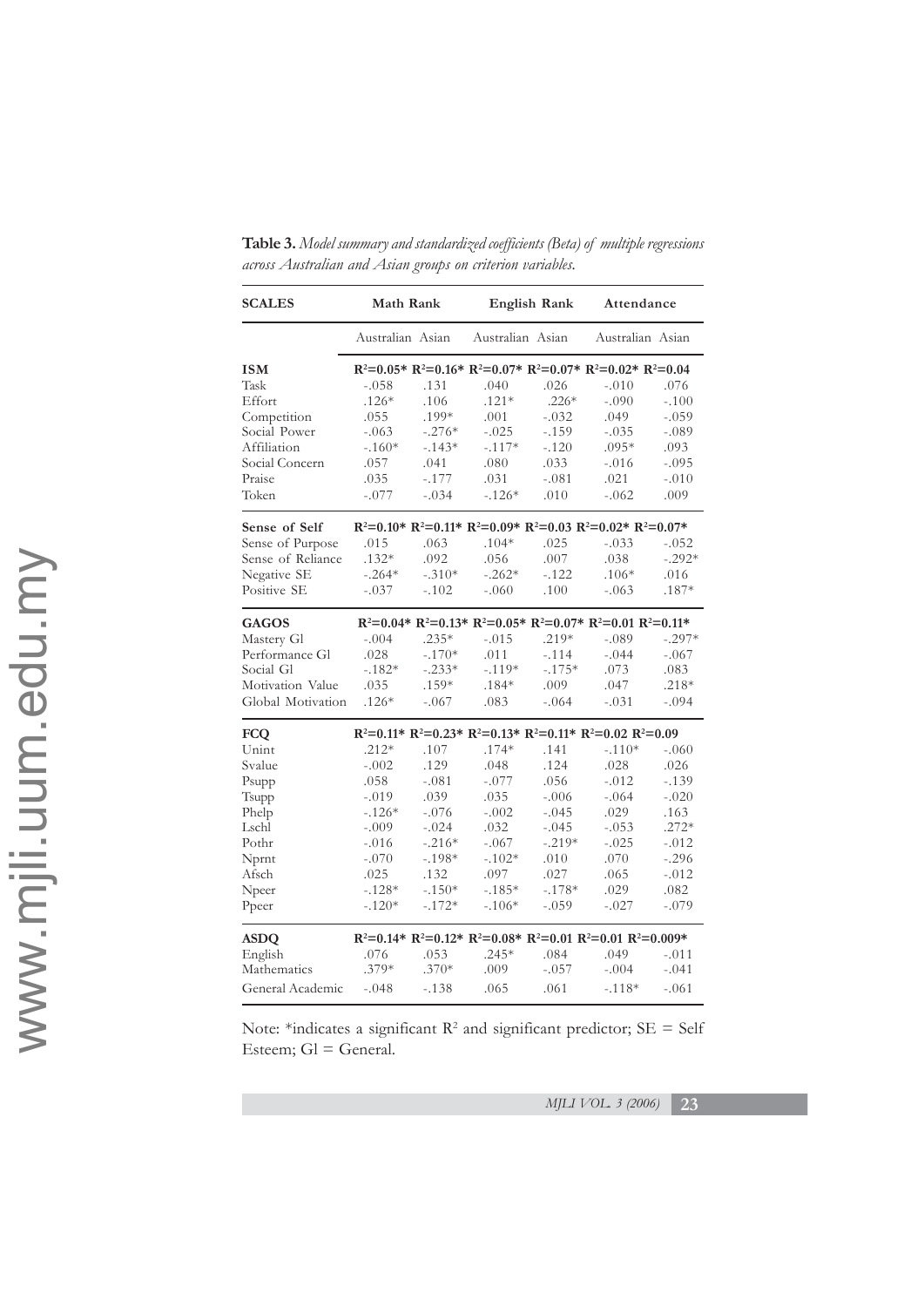A quick summary of Table 3 illustrates some results that underline the importance of the salient variables described in Table 2. For example, effort is a strong predictor for English rank for both Asian background and Anglo-Australian students. It is also a significant predictor for mathematics rank for the Anglo-Australian students. Competition is a strong predictor for Asian background students mathematics rank, and social power is a strong negative predictor of mathematics rank. It's interesting to note that affiliation is a negative predictor for mathematics and English ranks and that there is no significant difference between the two groups on this variable.

Of the sense of self variables negative self esteem is consistently a strong negative predictor of mathematics for both groups and English ranks for the Anglo-Australian group. Negative self-esteem is also a positive predictor of days missed from school for the Anglo group, while sense of reliance is a strong negative predictor of days missed for the Asian background students. There is no significant difference between the two groups on negative self esteem, or on self reliance.

Of the GAGOS scales mastery general was a strong positive predictor of mathematics and English ranks for the Asian background group. It was also a strong negative predictor of days missed at school. Both groups were strong on mastery motivation. Social general was also a significant negative predictor of mathematics and English ranks for both groups while valuing motivation was a strong positive predictor of mathematics for the Asian background group. Valuing motivation was, inexplicably, also a positive predictor of days missed at school for the Asian background group. The Anglo-Australian group was significantly stronger on valuing motivation. Performance general was a significant negative predictor of mathematics for the Asian background group. In common with the Asian background students, social general was a negative predictor of mathematics and English ranks for the Anglo-Australian students. Global motivation was a significant predictor of mathematics rank, while valuing motivation was a significant predictor of English rank for the Anglo group.

The facilitating conditions scales were also utilised as predictors of mathematics, English and attendance. For mathematics and English these eleven scales were able to explain a reasonable amount of variance in the outcome measures ranging from 11% to 23%. However the scales did not explain a significant level of variance in attendance for either group. Intention to go on to university was the strongest positive predictor of mathematics and English ranks for the Anglo-Australian group. Interestingly though, it was not a predictor for either outcome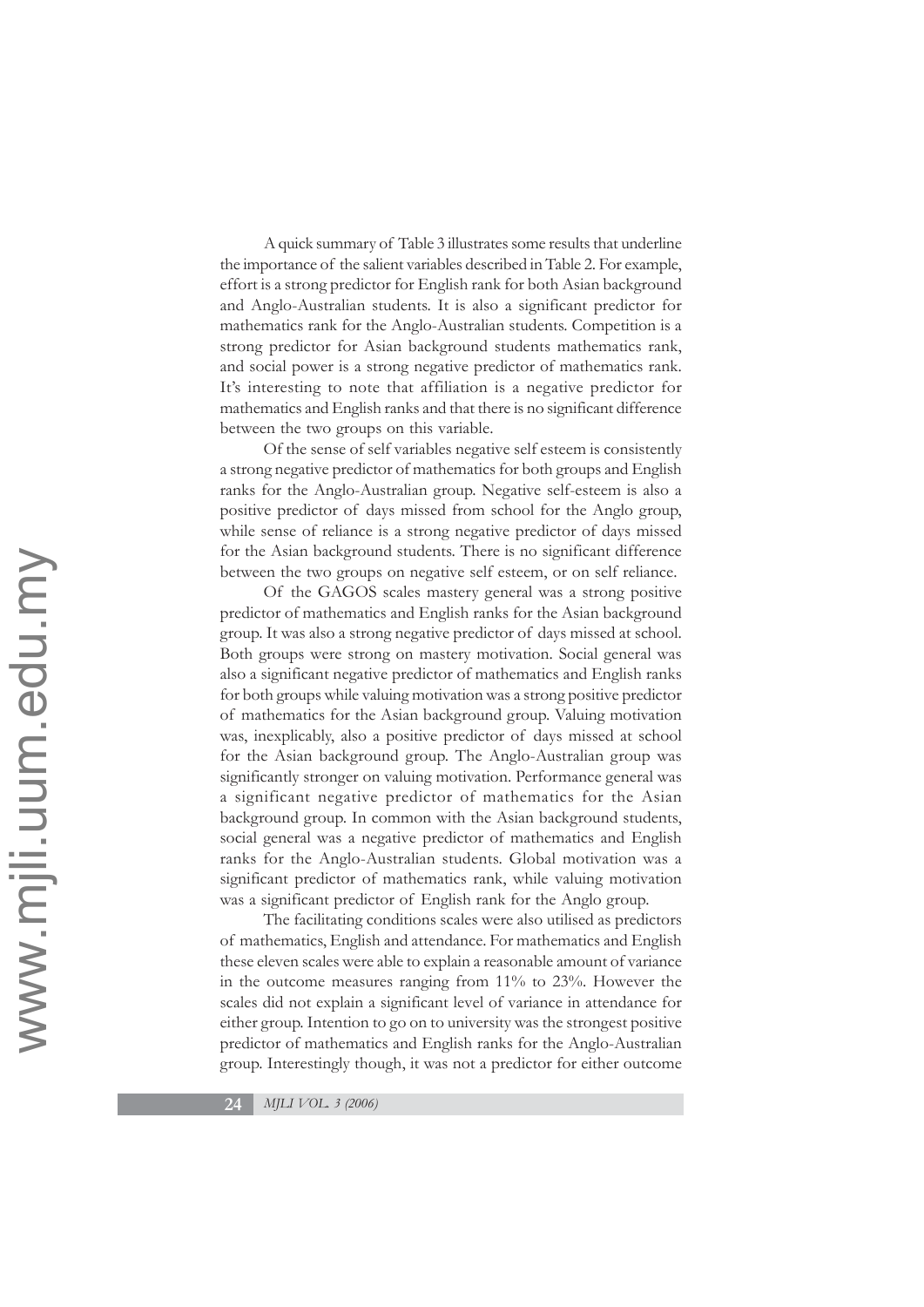for the Asian group although the Asian background group was significantly stronger on this variable. Three other variables emerged as negative predictors for the Anglo-Australian group, namely, parent help, negative peer and positive peer for mathematics, and negative parent, negative peer and positive peer for English. The strongest predictor for the Asian background group was pride from others which was negatively related to both mathematics and English ranks. Negative peer influence was a strong negative predictor of both mathematics and English ranks for this group. Negative parent and positive peer were also negative predictors of mathematics ranks for the Asian background students. Earlier studies have indicated the importance of positive peer and parental relations for Asian school success.

Finally the ASDQ scales were able to explain a significant level of variance for mathematics ranks for the Asian background and Anglo-Australian students, and English ranks for the Anglo-Australian students. Mathematics self-concept was a strong positive predictor of mathematics ranks for both groups, while English self-concept was a strong positive predictor of English rank for the Anglo-Australian group. The Asian background group was significantly stronger on mathematics self-concept than the Anglo-Australian group, the Anglo-Australian group was significantly stronger on English self-concept, and there was no significant difference on general academic self concept.

### **Summary**

While the level of variance explained in these latter analyses was generally small there are some promising results with mathematics and English outcomes. Effort, affiliation, negative self-esteem, social general, negative peer and positive peer appear to be significant predictors for both groups. Otherwise, the results, such as the importance of competition, social power, mastery general and performance general, and mathematics self-concept for the Asian background group underlines and supports the analyses relating these variables to the self-report outcome variables.

### **Success at school and Asian background students in Australia**

Utilising the Personal Investment model has allowed us to investigate a complex pattern of motivators, sense of self, and facilitating factors across two cultural groups. Probably the strongest finding to come from this research is the striking similarity between the motivational profiles of Asian background and Anglo-Australian background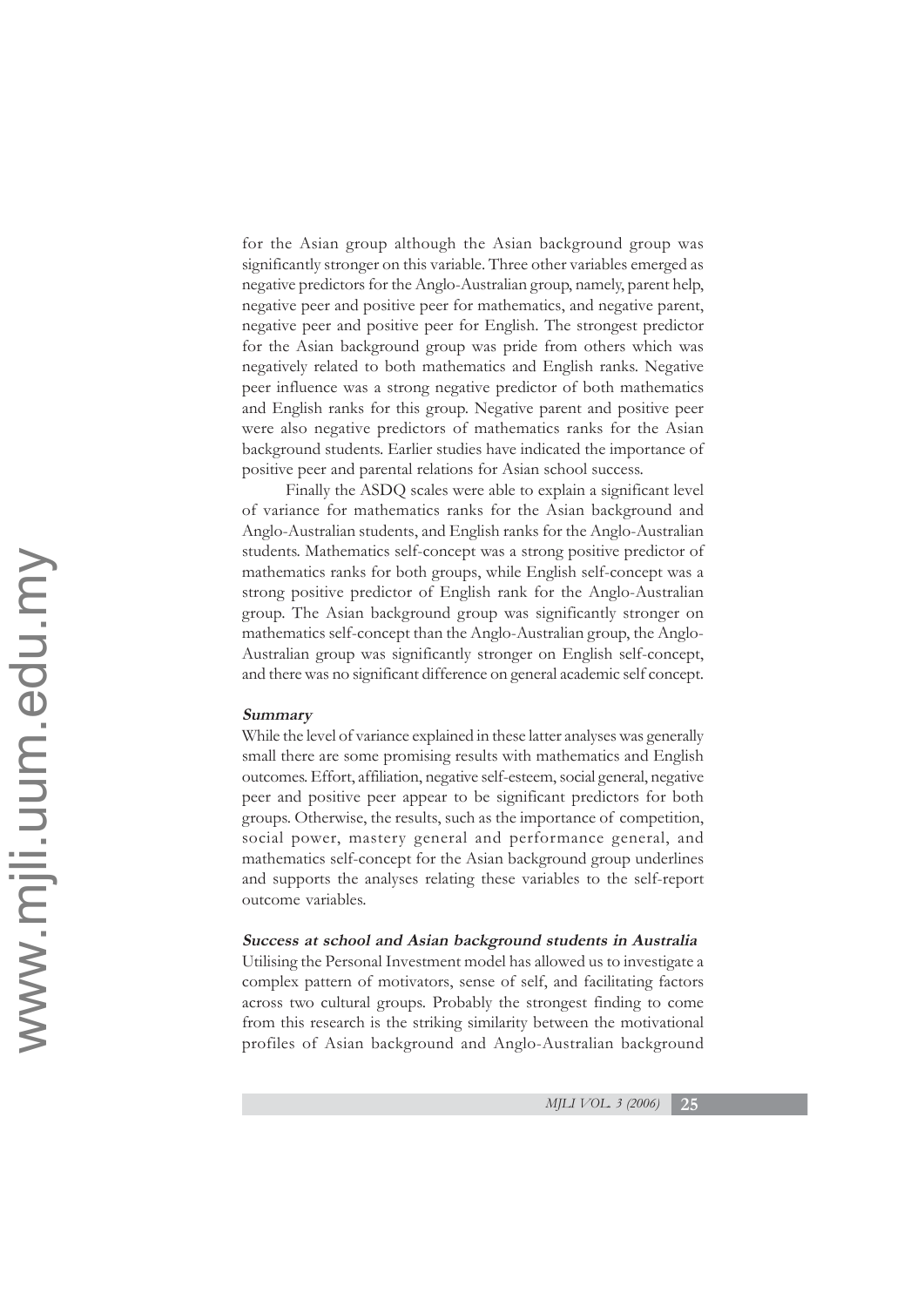

**Figure 6.** *Motivation Profile by Cultural Groups*

students as illustrated in Figures 6, 7 and 8. How one group endorses a motivational, sense of self, or facilitating variable, the other group endorses in a similar manner. Nevertheless, the analyses provide us with some insights into why Asian background students do well within the Australian school system. They are highly task oriented and significantly more effort oriented, they are also significantly more



**Figure 7.** *Facilitating Condition Questionnaire by Cultural Groups*

competitive than the Anglo-Australian students and significantly more praise and token oriented. They have a significantly stronger sense of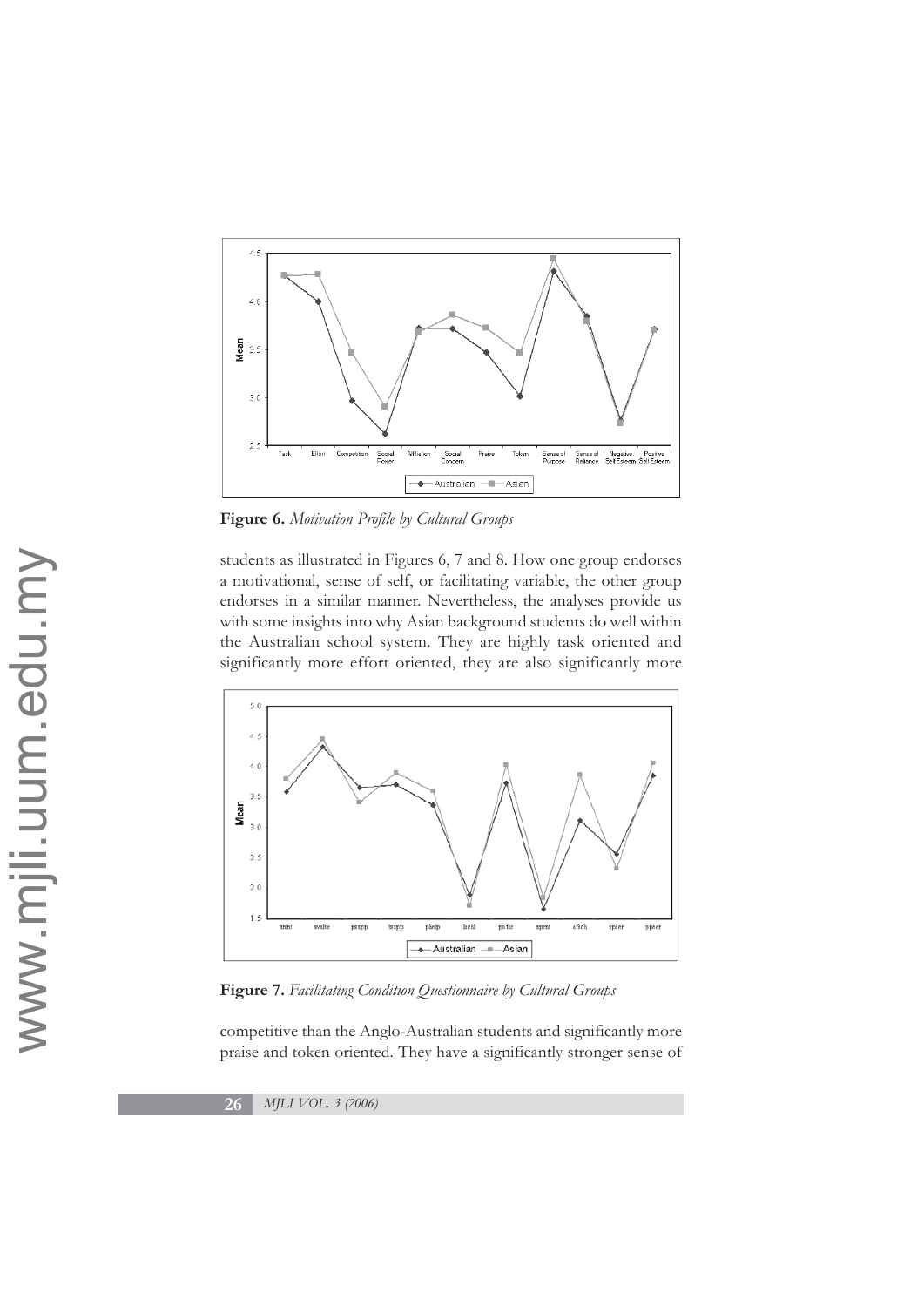purpose for schooling and are more performance oriented. They have a stronger intention to go on to university and further study, value school and like school more than their Anglo peers. These results are consistent with those reported in earlier studies with Asian American students.



**Figure 8.** *Self Concept and Outcomes by Cultural Groups*

The pattern of results from the multiple regression analyses were not strong enough to make conclusive statements about the relationship of these variables to school achievement. A larger sample size and better achievement outcome criteria are required in order to estimate the relationship of these variables to achievement outcomes. It is also important to acknowledge that the Asian background group comprised a number of East and South East Asian groups each of which might have different motivational dynamics.

# **Limitations**

This study included students from both South-east-Asian (Vietnamese and Cambodian) and East Asian (Chinese) backgrounds and it is possible that separate analyses of these groups would reveal within-group differences, differences based on the pre-immigration school experiences some students had prior to their arrival in Australia, and different cultural perspectives on education characteristic of the various groups. In order to examine this, follow-up studies with larger sample sizes are necessary.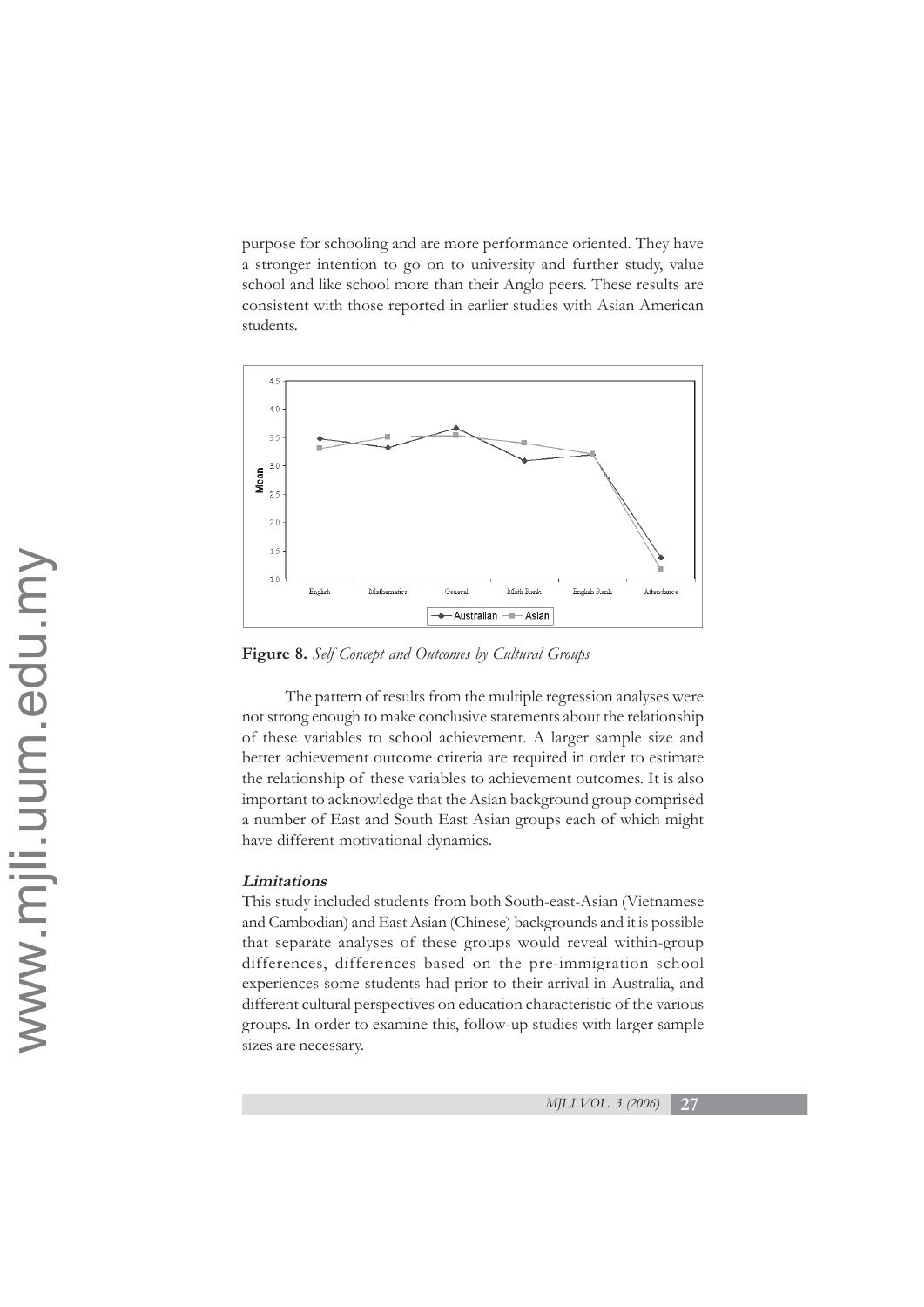Among the Asian background students there are students who are doing well within the school system (resilient students), while others may be doing less well (non-resilient students). The motivational profiles of different achievement groups among the Asian background students need to be examined, as well as whether it is more or less likely that particular groups with Asian background (such as South-east Asian, or East Asian) are doing well at school. This issue also needs to be investigated with a larger sample of students.

#### **REFERENCES**

- Ainley, J. (1995) Students' views of their schools. *Unicorn, 21 (3),* 5-16.
- Ainley, J. & Perry, L. (1994) Students and their primary schools. In *State of Queensland, Shaping the Future: Vol.2.* (Report of the Review of the Queensland School Curriculum). Brisbane: State of Queensland.
- Ainley, J., Jones, W. & Navaratnam, K.K. (1990) *Subject choice in senior secondary school* (Report to DEET). Canberra: Australian Government Publishing Service.
- Barker, K. L., McInerney, D. M. & Dowson, M. (2004) Advances in the conceptual understanding of students' goals and academic self-concept. A multidimensional and hierarchical approach. In Proceedings Self-concept, motivation and identity: Where to from here? Third International Biennial SELF Research Conference, Berlin, Germany, 4-7 July, 2004.
- Dowson, M., Barker, K., & McInerney, D. M. (2004) The chicken or the egg? Exploring causal relations between motivational goals, self-concept, and academic achievement. Paper presented at the Annual Meeting of the American Educational Research Association, San Diego, USA.
- Dowson, M., Barker, K., & McInerney, D. M. (2004) Who's on first? Causal ordering of academic self-concept, motivational goals, and achievement. In Proceedings Self-concept, motivation and identity: Where to from here? Third International Biennial SELF Research Conference, Berlin, Germany, 4-7 July, 2004.
- Eaton, M. J. & Dembo, M. H. (1997) Differences in the motivation beliefs of Asian and Non-Asian students. *Journal of Educational Psychology, 89*, 433-440.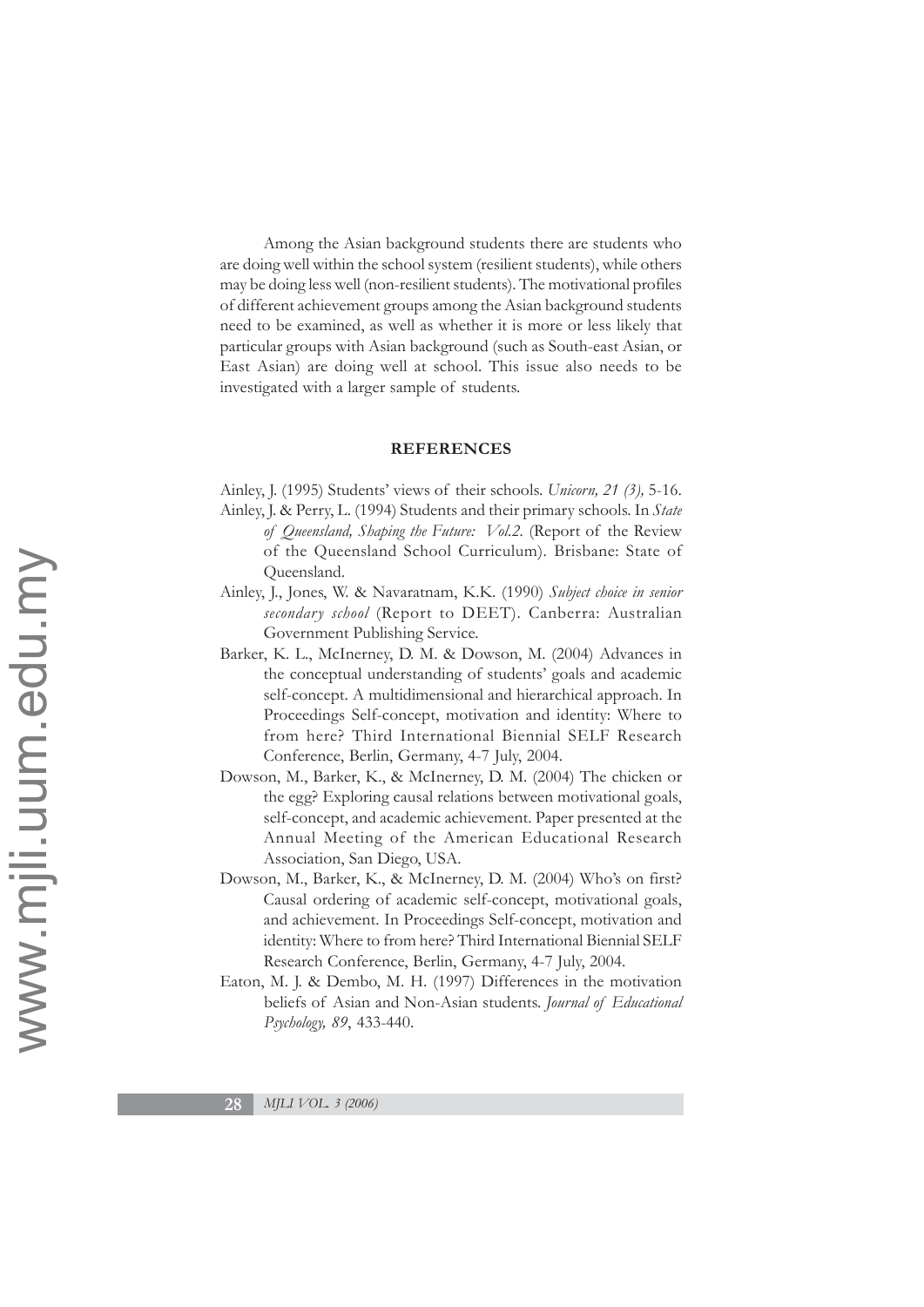- ERIC Development Team (1993) ED366673 1993-12-00 Beyond culture: Communicating with Asian American children and families. *ERIC/CUE Digest Number 94*. ERIC.
- Graham, S. (1994) Motivation in African Americans. *Review of Educational Research, 64*, 55-117.
- Huang, S-y. L, & Waxman, H. C. (1994) Differences in Asian-and Anglo-American students' motivation and learning environment in mathematics. Paper presented at the annual meeting of the American Educational Research Association, April, New Orleans.
- Huang, S-y. L, & Waxman, H. C. (1996) Comparing learning environment of resilient and non-resilient Asian American students. Paper presented at the Annual Meeting of the American Educational Research Association, April 8-12, New York.
- Liu, N. F., & Littlewood, W. (1997) Why do students appear reluctant to participate in classroom learning discourse? *System, 25 (3)*, 371-384.
- Maehr, M. L. & Braskamp, L. A. (1986) *The Motivation Factor: A Theory of Personal Investment*. Lexington, MA: Lexington Press.
- Maehr, M. L. & McInerney, D. M. (2004) Motivation as personal investment. In D. M. McInerney & S. Van Etten (eds.), *Research on Sociocultural Influences on Motivation and Achievement. Vol. 4. Big Theories Revisited.* Greenwich, CT: Information Age Publishing.
- Marginson, S. (2004). They still call multiculturalism home: *Migration, language and education in Australia. Multicultural Futures Conference*, Monash University, Prato, 22-23rd September.
- Marks, G. N., Fleming, N., Long, M. & McMillan, J. (2000). *Patterns of participation in Year 12 and Higher Education in Australia: Trends and Issues. (LSAY Research Report No 17)*. Camberwell, Vic: Australian Council for Educational Research.
- Marsh, H. W. (1990) A multidimensional, hierarchical self-concept: Theoretical and empirical justification. *Educational Psychology Review, 2*, 77-171.
- Marsh, H. W. (1992) Content specificity of relations between academic achievement and academic self-concept. *Journal of Educational Psychology, 84,* 35-42.
- Marsh, H. W. (1993) Academic self-concept: Theory measurement and research. In J Suls (Ed.), *Psychological Perspectives on the Self* (Vol. 4, pp. 59-98). Hillsdale, NJ: Erlbaum.
- Marsh, H. W., & Craven, R. (1997) Academic self-concept: Beyond the dustbowl. In G. Phye (ed.), *Handbook of Classroom Assessment:*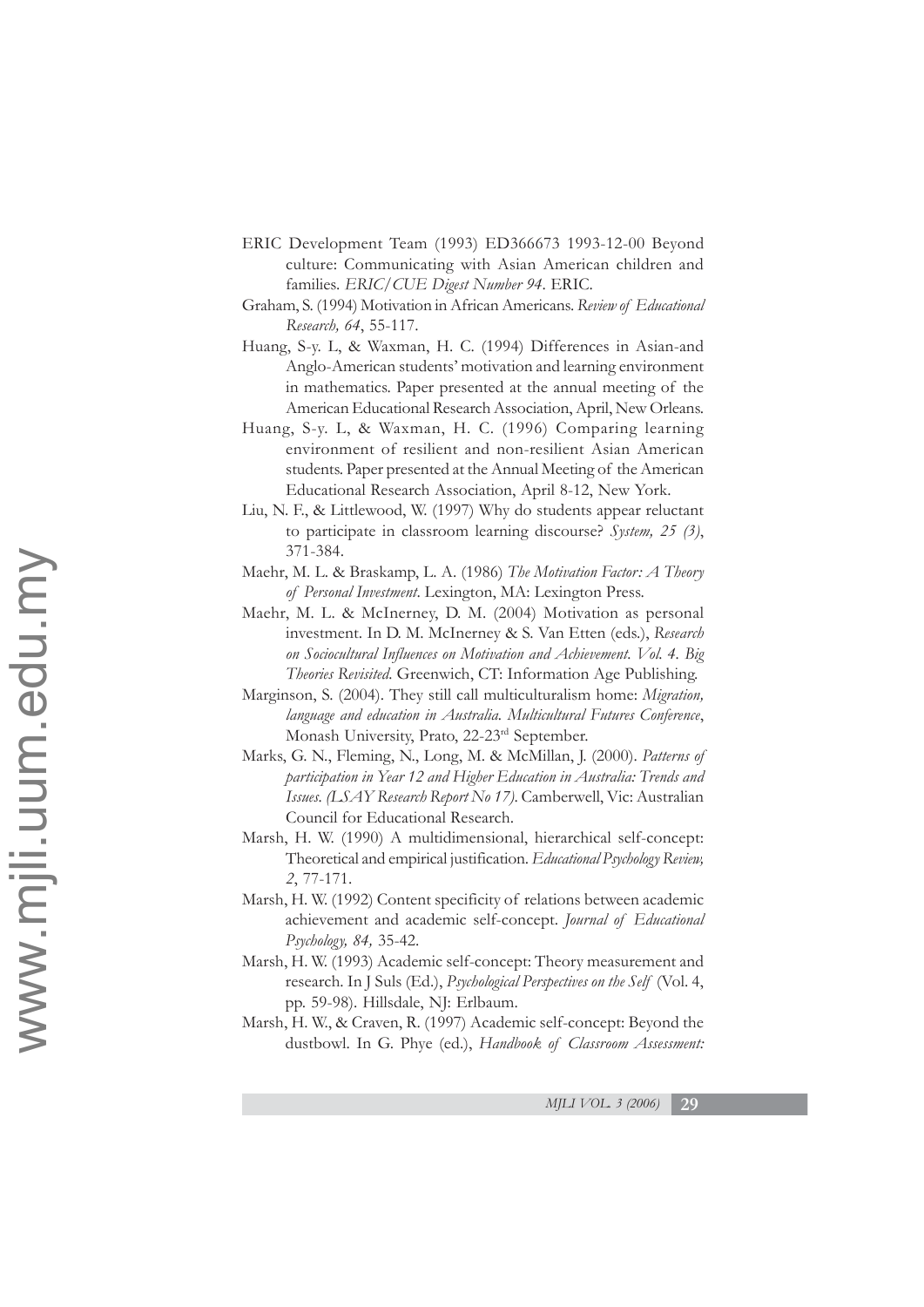*Learning, Achievement, and Adjustment.* San Diego, CA: Academic Press.

- McInerney, D. M., & Ali, J. (in press, 2006) Multidimensional and hierarchical assessment of school motivation: Cross-cultural validation. *Educational Psychology: An International Journal of Experimental Educational Psychology* (Volume 26(4) 2006).
- McInerney, D. M., Dowson, M. & Yeung (2005) Facilitating conditions for school motivation: Construct validity and applicability. *Educational and Psychological Measurement, 65*, 1-21.
- McInerney, D. M., Marsh, H. W., & Yeung, A. S. (2003) Toward a hierarchical model of school motivation*. Journal of Applied Measurement, Vol. 4, No. 4*, 335-357.
- McInerney, D. M., Roche, L., McInerney, V., & Marsh, H. W. (1997) Cultural perspectives on school motivation: The relevance and application of goal theory. *American Educational Research Journal, 34,* 207-236.
- McInerney, D. M., Yeung, A., & Dowson, M. (2005) Facilitating conditions for school motivation: Construct validity and applicability. *Educational and Psychological Measurement, 65,* 1046- 1066.
- McInerney, D. M., Yeung, S. Y., & McInerney, V. (2001) Cross-cultural validation of the Inventory of School Motivation (ISM). *Journal of Applied Measurement, 2,* 134-152.
- Meade, P. (1983) *The Educational Experience of Sydney High School Students, Report No.3.* Canberra: Australian Government Publishing Service.
- Park, C. C. (2000) Learning style preferences of southeast Asian students. *Urban Education, 35*, 245-268.
- Siu, S-F. (1996) Asian American students at risk. A literature review. Report No. 8. Center for Research on the Education of Students Placed at Risk.
- Sturman, A. (1997) Social Justice in Education. *Australian Education Review No.40.* Melbourne: ACER, Victoria.
- Sturman, A., Sharpley, B., & Polesel, J. (1992) Social justice and the curriculum: An investigation into the participation in the curriculum of different groups of Students. (Paper presented at the 1992 AARE National Conference), Deakin University, Geelong.
- Suliman, R., & McInerney, D. M. (in press) Motivational goals and school achievement. Lebanese background students in South Western Sydney. *Australian Journal of Education*.